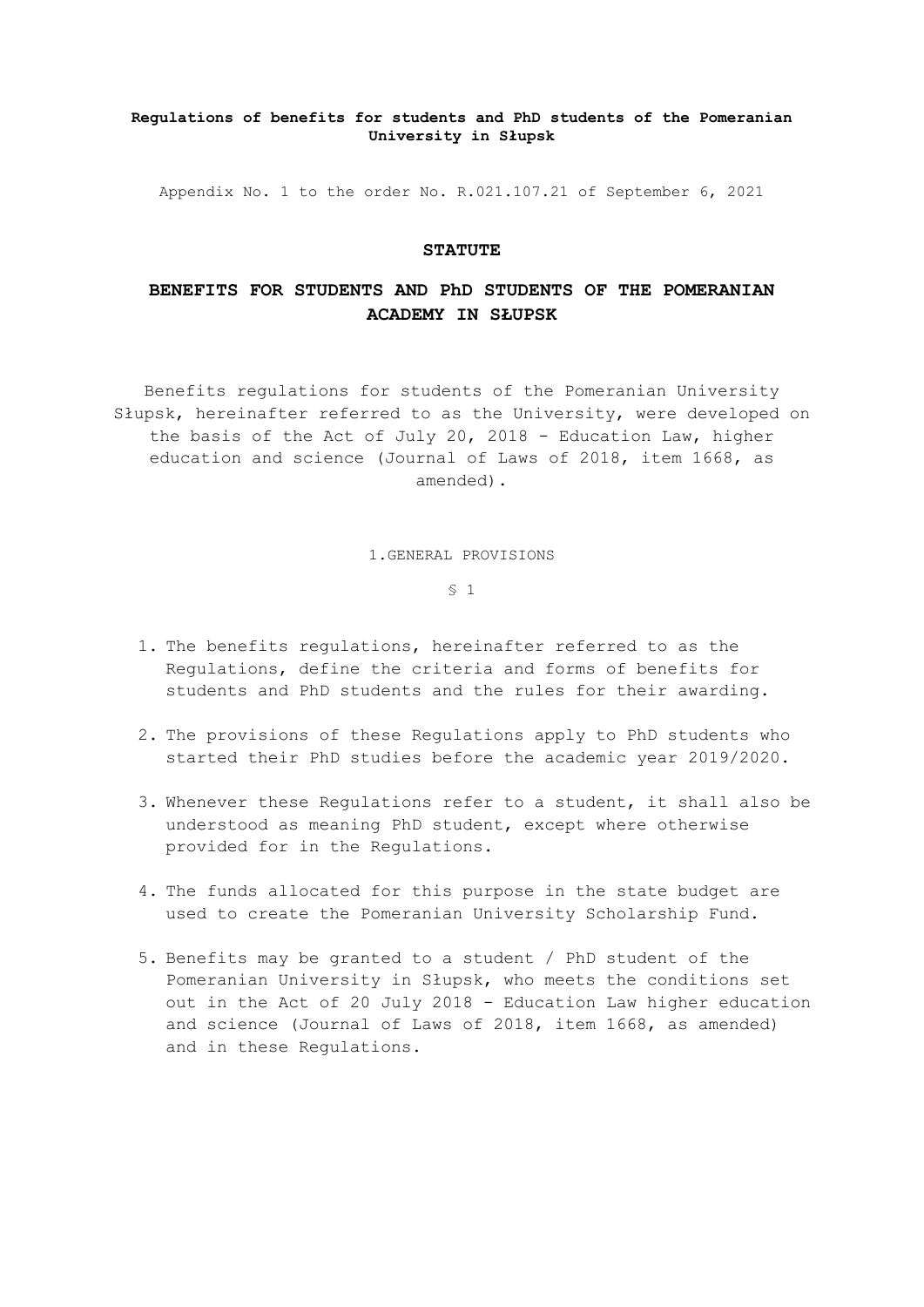### 1. A student/PhD student may apply for:

- 1) a social scholarship;
- 2) a scholarship for disabled people;
- 3) a rector's scholarship;
- 4) student aid;
- 5) a scholarship financed by a local government entity;

6) a scholarship for academic or sports results financed by a natural person or a legal entity which is not a state or local government legal entity.

2. Granting a benefit referred to in para. 1 points 1-4, or its refusal, is exercised by means of an administrative decision.

3. The scholarships referred to in para. 1 points 1-4 are granted by the Rector upon a complete application of the interested student, submitted to the Student Affairs Office - Social Aid Section.

4. The minister shall approve the rules for granting a scholarship referred to in para. 1 point 6.

§ 3

- 1. A student taking several fields of studies at the same time may receive a social scholarship, a scholarship for the disabled or a rector's scholarship but will only get support for one chosen field of studies.
- 2. Application for a social scholarship, increasing a social scholarship in particularly justified cases, a scholarship for people with disabilities, a rector's scholarship and the grant application are submitted to the Student Affairs Office - social assistance section.
- 3. The deadlines for submitting applications for a social scholarship and a scholarship for persons with disabilities:

**- for the winter semester - from 1 October, 2021 to 8 October, 2021 - for the summer semester - from 1 March, 2022 to 7 March,** 

**2022**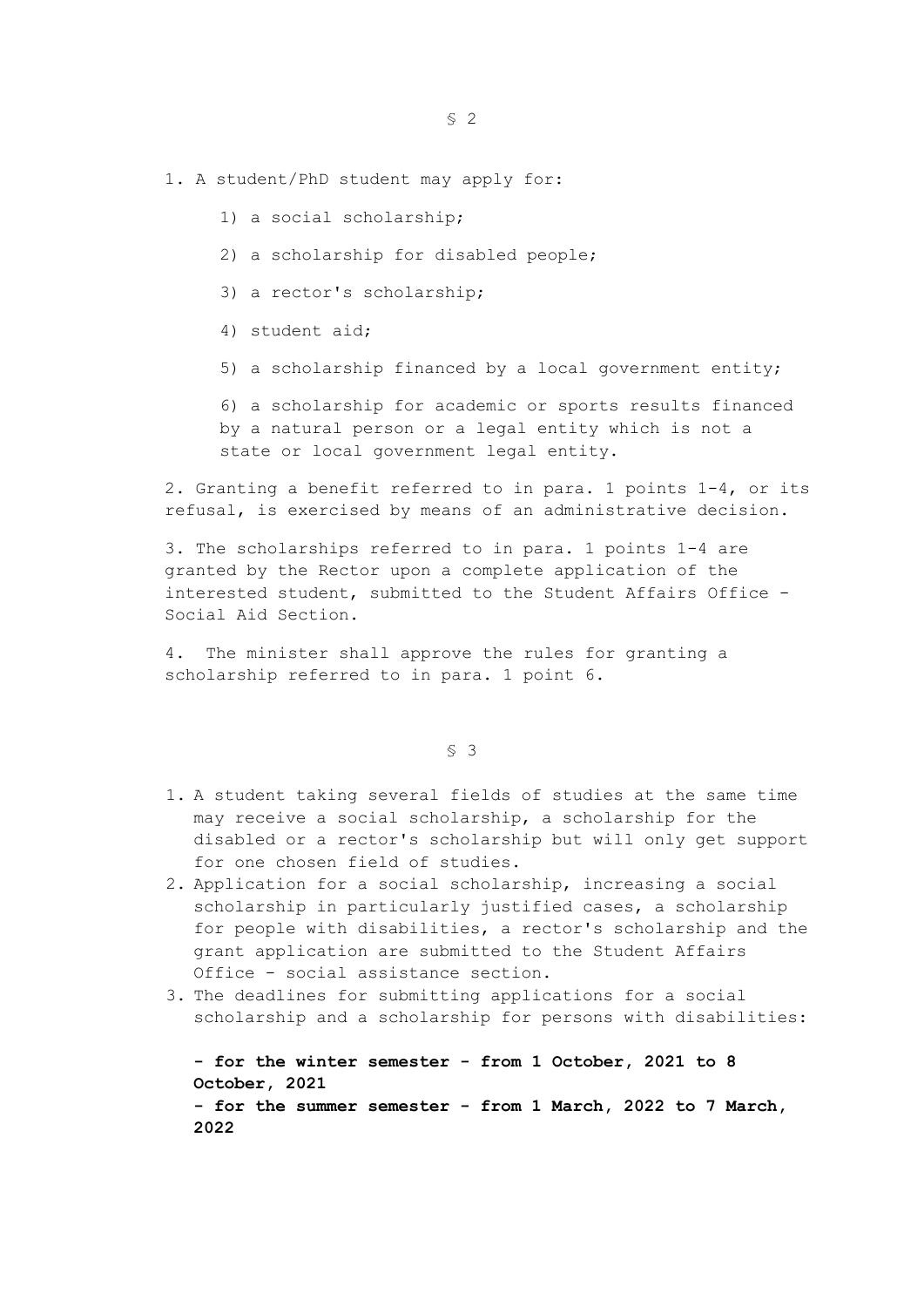4. The deadlines for submitting applications for a Rector's scholarship:

**1) for students**

**- for the winter semester - from 2 November to 8 November, 2021, - for the summer semester - from 1 April to 8 April, 2022.**

**2) for PhD students**

**- for the academic year - from 2 November to 8 November, 2021.**

5. An employee of the Student Affairs Office confirms the date of receipt of the documents. Consideration of the application is made after submitting a complete set of documents.

6. Applications submitted after the deadline specified in section 3 point 1 will be accepted from 1 December to 6 December, 2021 and considered in the same month.

7. Applications submitted after the deadline specified in section 3 point 2 will be accepted from 1 April to 8 April, 2022 and considered in the same month.

8. Applications for a Rector's scholarship submitted after the deadline specified in para. 4 shall be considered negatively.

9. A student / PhD student has the right to submit applications for the benefits referred to in §2 section 1 points 1, 2 and 4 until the fifth day of the month, starting in January 2022 (except March 2022), with the proviso that payment in the event of granting benefits will take place from the month in which the complete application was received, provided funds are available.

10. Applications for benefits submitted after the deadline specified in section 9 will be considered within 30 days from the date of submission of a complete application.

11. A student admitted to study in October (March) after the appeal proceedings or as a result of an extended recruitment may apply for the grant of a social scholarship, increasing a social scholarship or a scholarship for disabled people for a given academic year by the end of October (March). Benefits within the scope of the submitted application are then granted starting from the month in which the application was submitted, i.e. from October (March).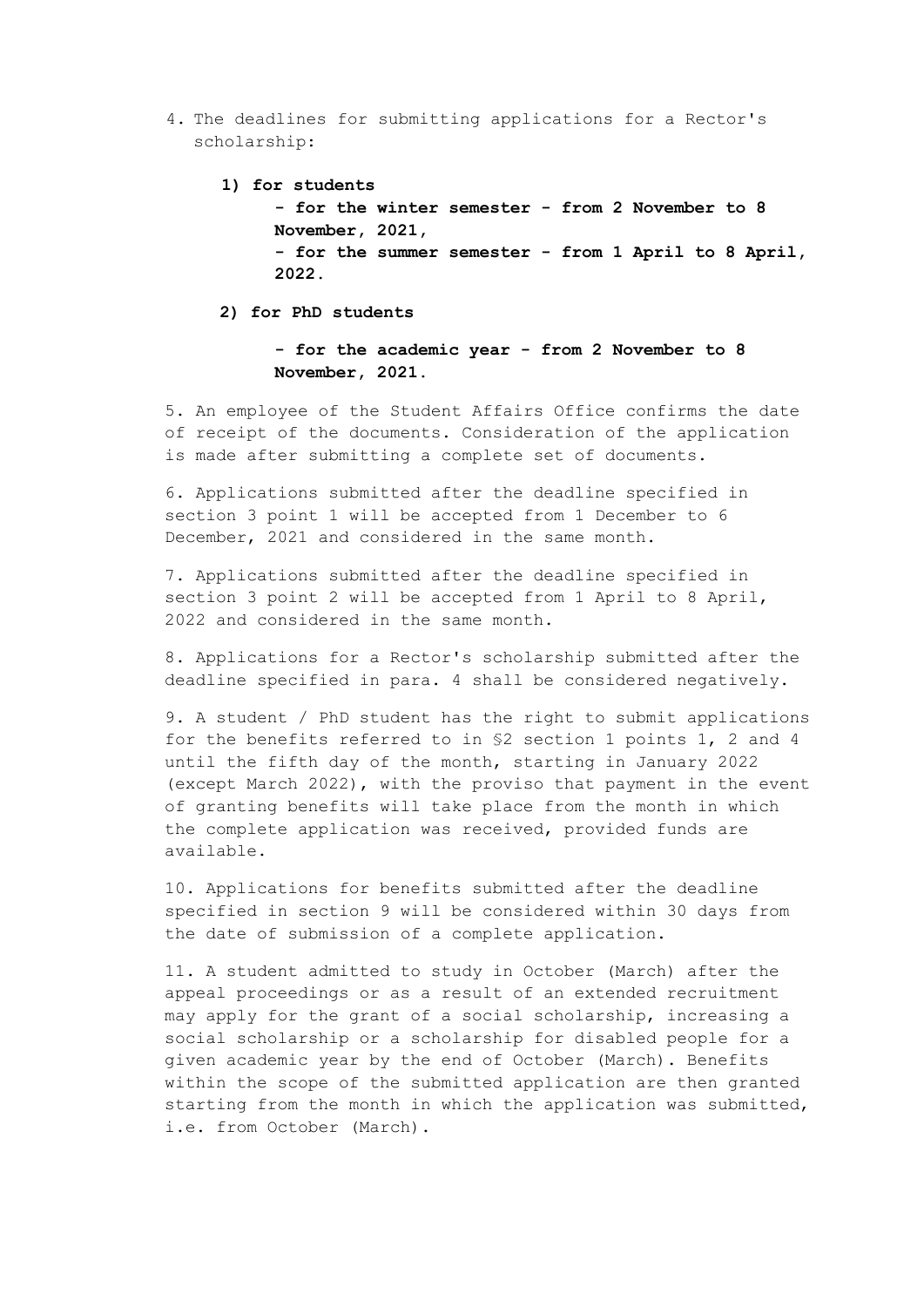- 1. A social scholarship is awarded for 9 months (from October to June) with the possibility of extending it for one month. If the final year of study, in accordance with the schedule, lasts only one semester - the scholarship is then awarded for a period of 5 months (from October to February).
- 2. A rector's scholarship for students is awarded for a semester, and a rector's scholarship for PhD students for the academic year (from October to June).
- 3. A scholarship for people with disabilities is awarded for the period of validity of the decision confirming disability, but not longer than 9 months with possibility of extension for one month.
- 4. A social scholarship for an increased amount is granted for the period specified in the scholarship decision, however not longer than 9 months with the possibility of extension for one month.
- 5. An Allowance which is a one-off payment may be granted to a student / PhD student no more than twice in an academic year.
- 6. The decision to start the payment of a tenth scholarship is made by the Rector in agreement with the student and the government or the PhD student and the government.
- 7. Benefits will be paid by the end of each month subject to:

- social scholarships and scholarships for disabled people for October or March may be paid with a delay of one month;

- Rector's scholarships for October and November can be paid in December, and scholarships for March and April in May.

- 8. The benefits referred to in § 2 para. 1 points 1-4 will be paid by bank transfer to a bank account indicated by the student / PhD student in their application.
- 9. A breach in the award procedure which may have an impact on the decision of the award or its amount will result in the suspension of the granted aid and reconsideration of the application. If, as a result of reconsideration, the decision is revoked or the amount of the benefit changes, the student is obliged to return any unduly collected benefit, unless the regulations provide otherwise, in which case the balance is paid out.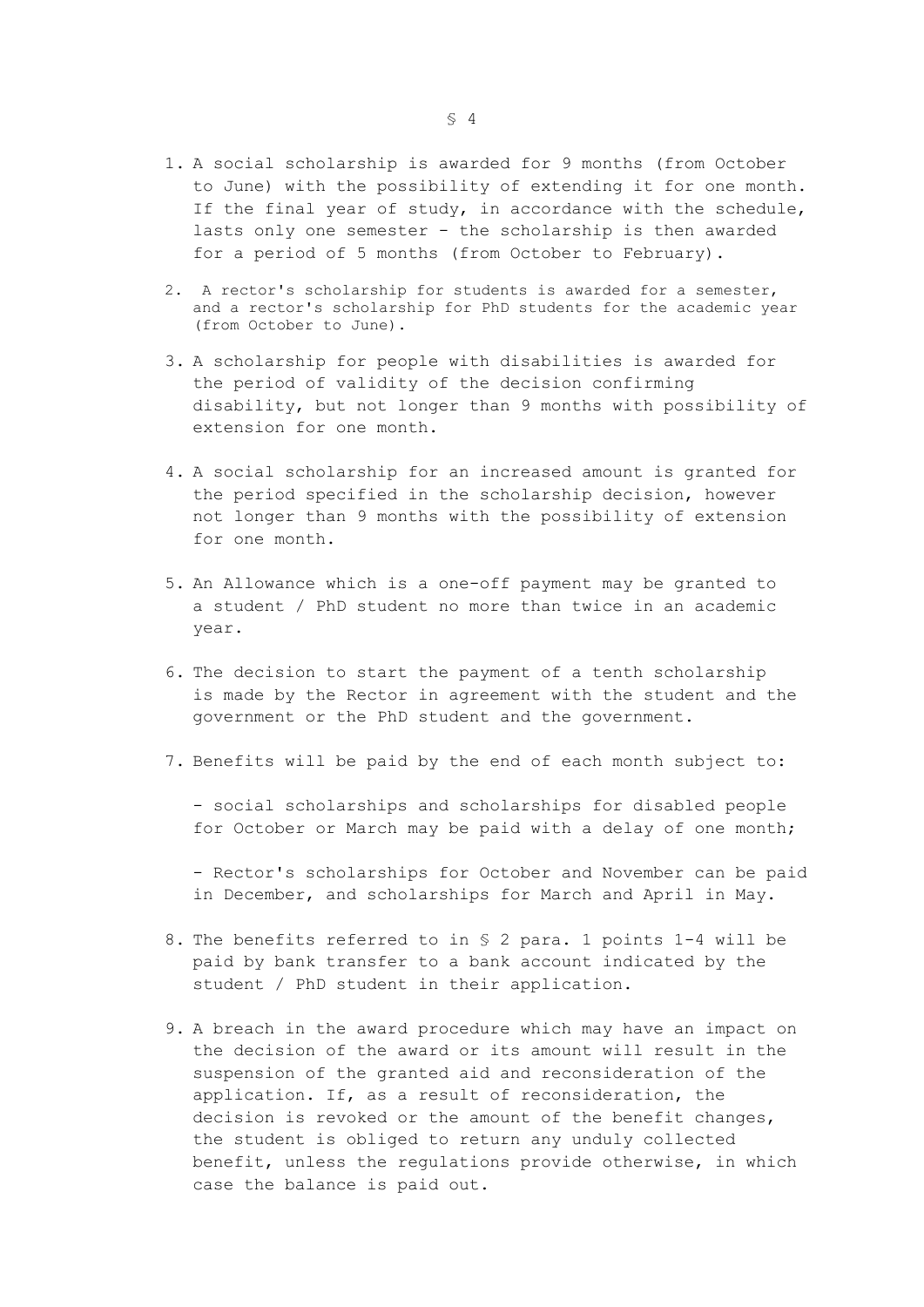- 1. Pursuant to Art. 92 section 3 of the Law on Higher Education and Science, the monthly total amount of a social scholarship and a rector's scholarship cannot be higher than 38% of a professor's remuneration established in the regulation on the amount of minimum basic monthly salary for a professor at a public university.
- 2. In the event of exceeding the total amount of the scholarships referred to in para. 1, the first to be reduced is the amount of the overrun of a rector's scholarship.

- 1. A rector's scholarship is awarded to no more than 10% of students in a given field of study. If the number of students is less than 10%, a rector's scholarship may be granted to 1 student. Students admitted to the first year of study in the year of taking their high school leaving examination who are winners of the international Olympiad or laureates or the finalists of the Central Olympics, referred to in the regulations on the system of education, and medallists in sports competitions for the title of Master of Poland in a given sport, referred to in the regulations on sport, are not included in determining the number of students receiving a rector's scholarship.
- 2. The detailed criteria for awarding a rector's scholarship are set out in § 19-27.
- 3. The Rector, in consultation with the student government and the PhD student government, shall determine:
	- 1) the amount of income per person in the family of a student / PhD student which entitles an application for a social scholarship. The amount of the established income cannot be lower than 1.30 of the amount referred to in Art. 8 section 1 point 2 of the Act of 12 March 2004 on social assistance (i.e. Journal of Laws 2019, item 1507, as amended) and higher than 1.30 of the sum of the amounts specified in Art. 5 section 1 and Art. 6 section 2 point 3 of the Act of 28 November 2003 on family benefits (i.e. Journal of Laws 2018, item 2220, as amended);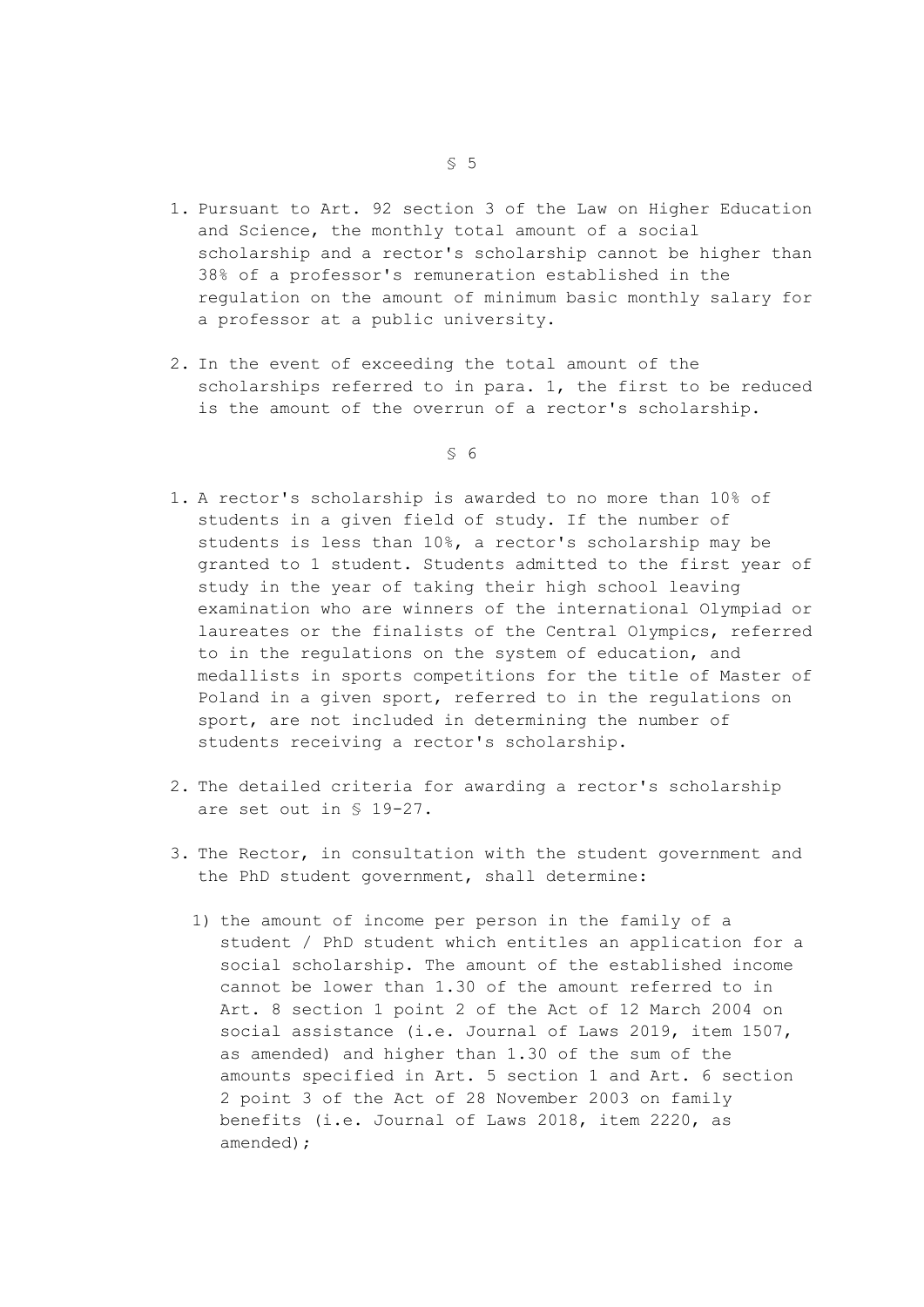- 2) distribution of funds for individual benefits;
- 3) income thresholds and the amount of social benefits in individual thresholds;
- 4) the amount of any increase in a social scholarship depending on the specific cases referred to in §10 section 6;
- 5) the amount of a scholarship for people with disabilities, taking into account the degree of disability;
- 6) the amount of a rector's scholarship;
- 7) the maximum amount of the allowance.
- 4. The amounts referred to in subparagraph 3 are determined after an analysis of the University's financial situation.

§ 7

- 1. Students who are:
	- 1) candidates for professional soldiers or professional soldiers who undertook studies on the basis of a referral by a competent military authority and received assistance in connection with receiving education on the basis of the provisions on military service of professional soldiers,
	- 2) state service officers in the candidate service or who are state service officers who undertook studies on the basis of a referral or consent of the competent superior and received assistance in connection with studying under the provisions on service

- are not entitled to the benefits referred to in § 2 nor accommodation in a student dormitory.

§ 8

1. A student simultaneously studying several fields of study may receive the benefits referred to in § 2 only for one field of study indicated by the student. The student is required to submit a declaration of not receiving a given type of scholarship for more than one field of study (this also applies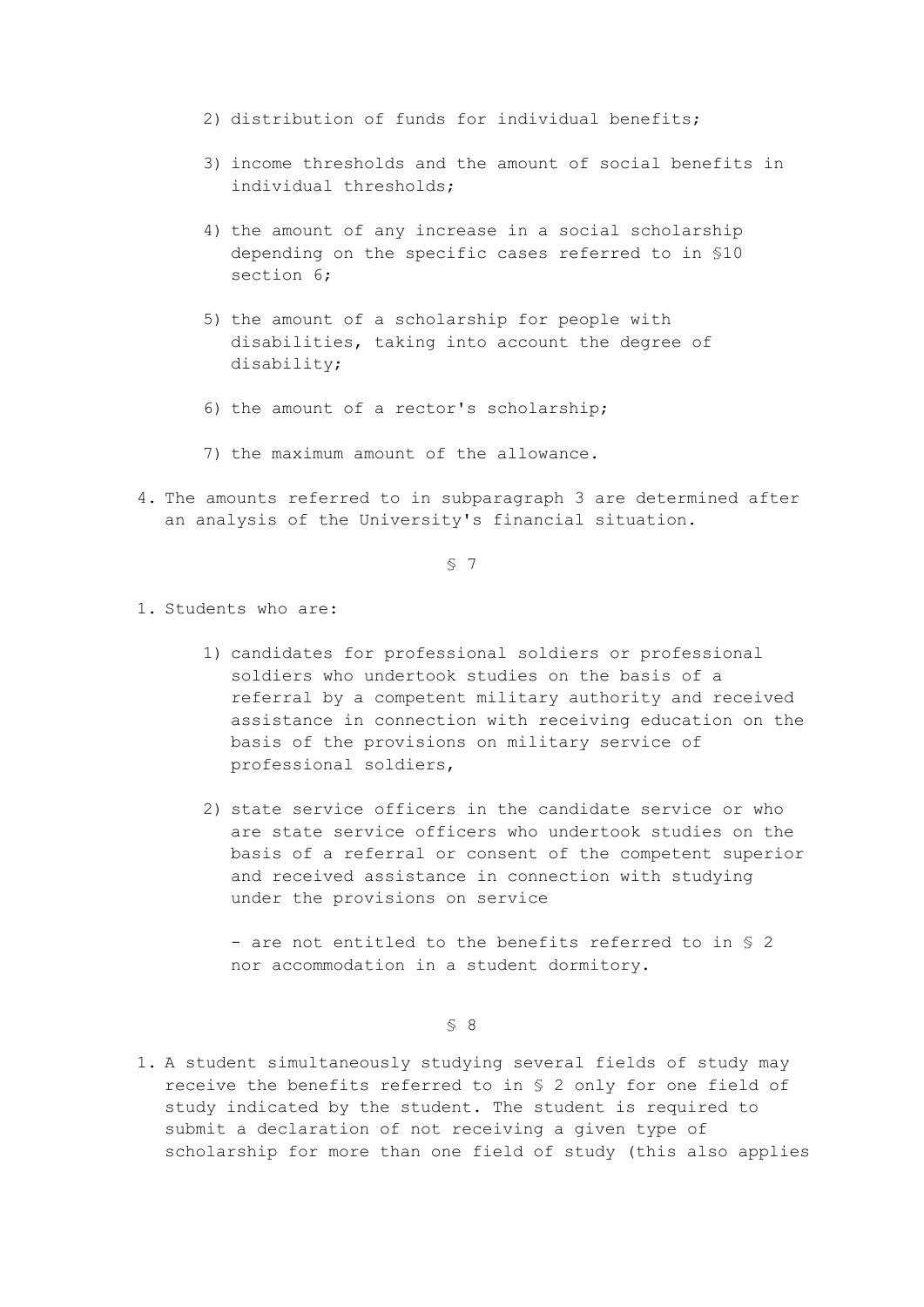to other universities). This declaration is included in each application for a given type of scholarship.

- 2. The benefits referred to in Art. 86 para. 1 points 1-4 and Art. 359 para. 1 are entitlements for first-cycle studies, secondcycle studies and unified master's studies, but for no longer than a period of 6 years, should be understood as the right of students to receive the above-mentioned benefits for 6 years.
- 3. The benefits referred to in § 2 are not entitlements for students who already have;
	- 1) a master's degree, a master's degree in engineering or equivalent;
	- 2) a bachelor's degree, in engineering or equivalent, if they resume first-cycle studies.
- 4. The provisions of para. 2-3 apply to persons holding professional titles obtained abroad.
- 5. If any disability arose during studies or after obtaining a professional title, a student may receive a scholarship for disabled people only in one subsequent field of study, but for no longer than a period of 6 years, and this period includes the years of all subsequent studies (including each subsequent commenced and incomplete or interrupted year of study regardless of the field of study or university), and not the years (or months) in which the scholarships were received. The above-mentioned 6-year period also expires when the student is on leave from classes, but is still studying (has the status of a student).
- 6. In the event of irregularities or doubts as to the legitimacy of granting any scholarship referred to in § 2 or doubts as to the payment of scholarships in the following months, the Student Affairs Office may suspend the payment of the scholarship for a specific student / PhD student until explanation of the material or didactic situation of a given student / PhD student.
- 7. A student / PhD student loses the right to any scholarship when the irregularities in its award are confirmed. The student shall return any funds already received under the scholarship to the account of the University's scholarship fund within 30 days of the confirmation of the irregularities in its award.
- 8. The reimbursement can be made in instalments at the request of the student to the Rector, which shall be submitted to the Student Affairs Office - the decision is made by the Rector.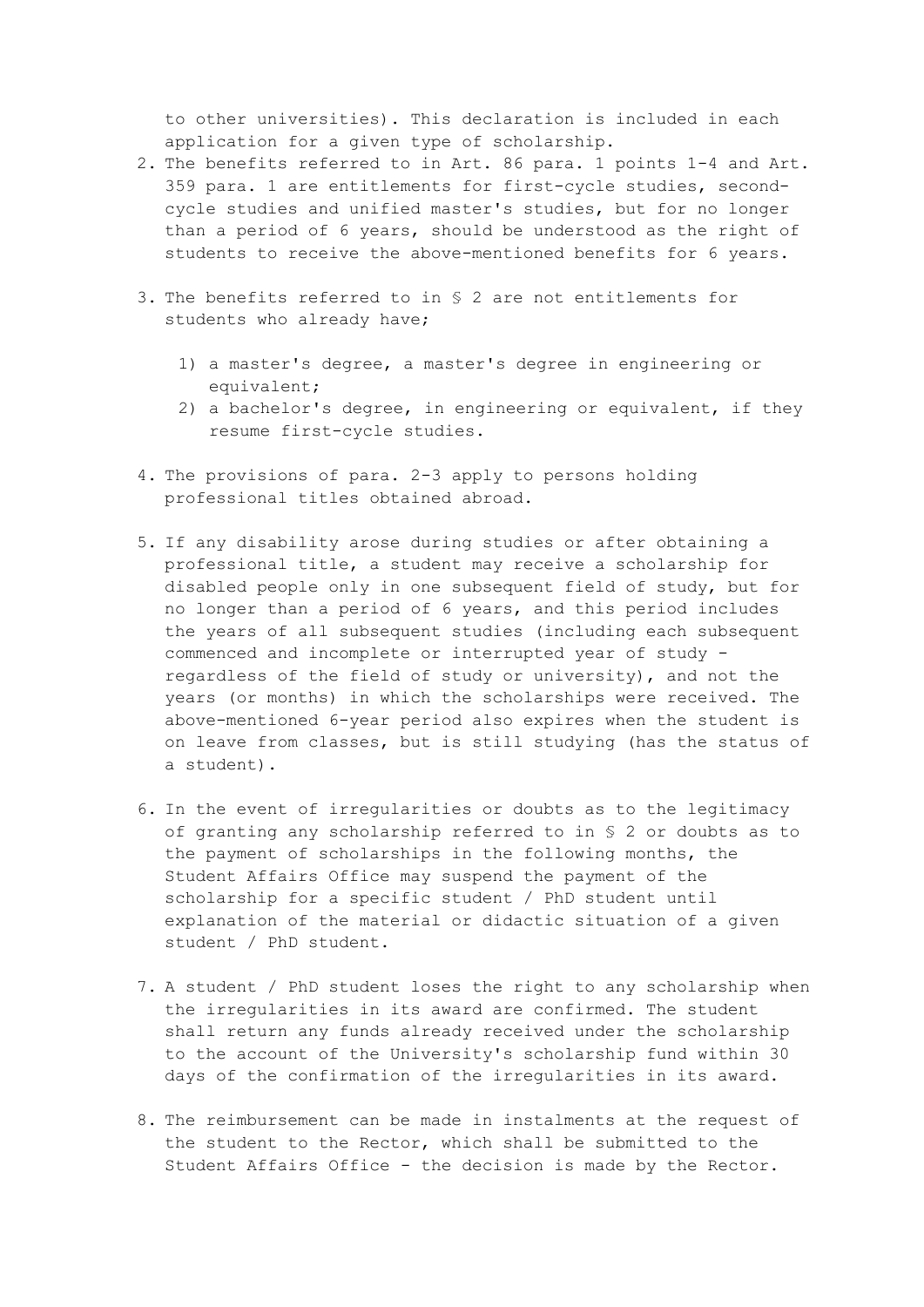- 9. Any benefit obtained by the student / PhD student on the basis of false data provided by him / her shall be fully refunded, and the case may be referred to disciplinary proceedings, and in situations which justify the suspicion of a crime having been committed, it shall be referred to law enforcement authorities.
- 10. Decisions in the matters referred to in para. 7 and 8 are made by the Rector.
- 11. A student / PhD student applying for the benefit referred to in § 2 or receiving such a benefit is obliged to immediately notify the University of the occurrence of circumstances causing the loss of the right to the benefit pursuant to sections 2-4.
- 12. The decision to grant benefits referred to in § 2 expires on the last day of the month in which:
	- 1) a student loses the right to the benefit due to obtaining the professional title referred to in sections 3-4;
	- 2) is removed from the list of students in the field of study in which they were receiving the benefit;
	- 3) the period referred to in para. 2 and 5.
- 13. A student also loses entitlement to any scholarship referred to in § 2 if:
	- 1) they graduate from university;
	- 2) they cease studying for other reasons, including resignation from studies;
	- 3) they fail to obtain credit for the semester according to the current organization of the academic year 2021/2022;
	- 4) the student's diploma examination takes place after the end of the final academic year as part of the planned course of studies;
	- 5) they have been suspended from certain student rights for a period of up to 1 year;
	- 6) they have been expelled from the University.
- 14. A student who has not taken up studies is not entitled to the benefits referred to in § 2.
- 15. Students who: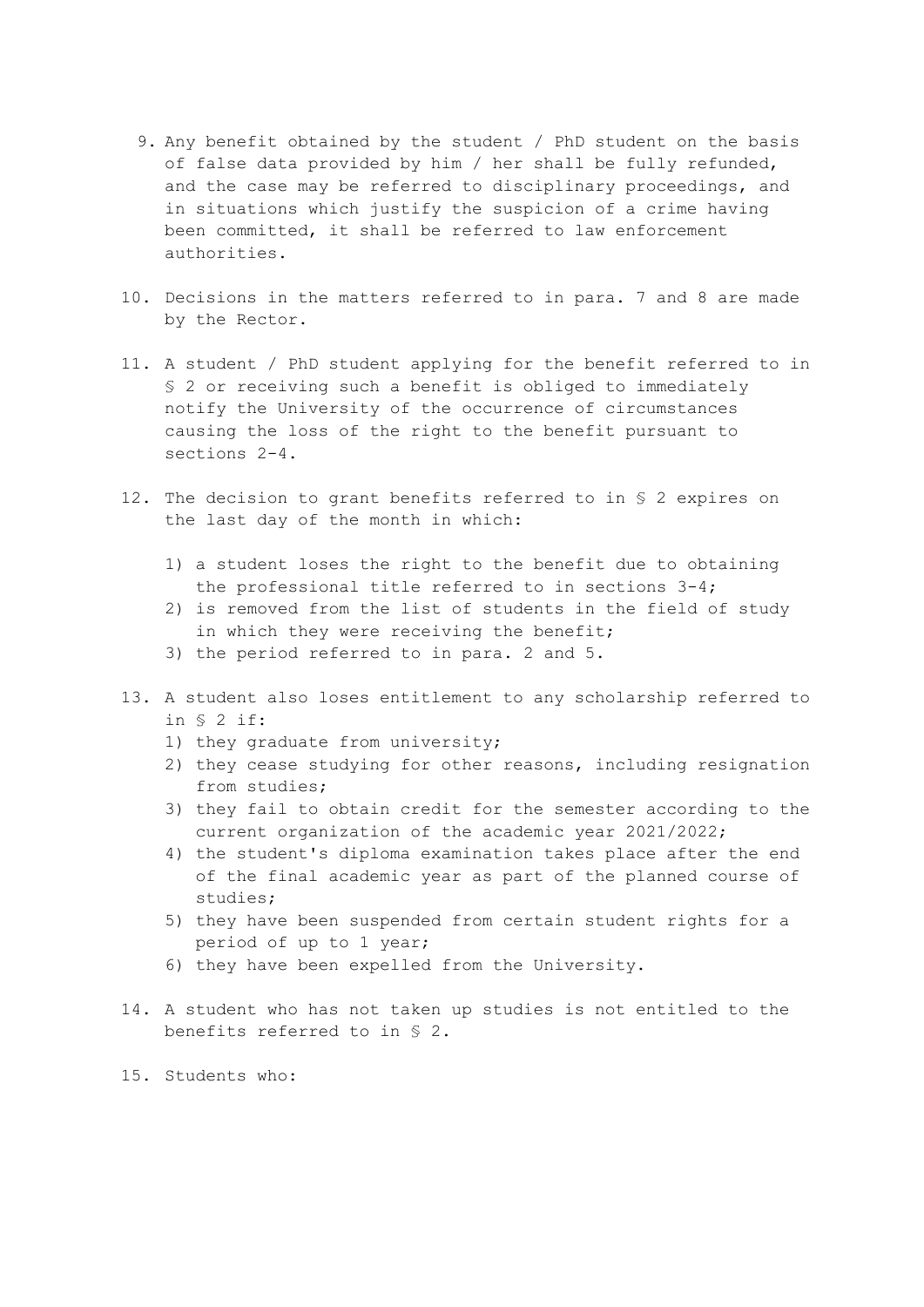- 1) repeat a year of studies or resume studies after being removed from the list of students due to failure to complete the year, cannot receive a rector's scholarship;
- 2) were granted a leave during the academic year do not receive benefits from the month following the leave, subject to para. 16.
- 16. A student on leave referred to in § 43 of the Study Regulations of the Pomeranian University in Słupsk may only receive a rector's scholarship. Students who are on leave granted for health reasons may receive an allowance provided that they meet the conditions provided for in § 18 of the Regulations.
- 17. A student who was removed from the list of students and then resumed their studies has the right to re-apply for a social scholarship or a scholarship for disabled people.
- 18. A student who has returned from an ERASMUS + programme has the right to re-apply for a social scholarship.

- 1. A foreigner may apply for a social scholarship if:
	- 1) they have been granted a permanent residence permit or are a long-term resident of the European Union;
	- 2) they have been granted a temporary residence permit in connection with the circumstances referred to in Art. 159 section 1 or Art. 186 section 1 point 3 or 4 of the Act of 12 December 2013 on foreigners (i.e. Journal of Laws of 2018, item 2094, as amended);
	- 3) they have refugee status granted in the Republic of Poland or enjoy temporary protection or subsidiary protection on the territory of the Republic of Poland;
	- 4) they have a certificate confirming knowledge of Polish as a foreign language, referred to in Art. 11a para. 2 of the Act of 7 October, 1999 on the Polish language (i.e. Journal of Laws of 2018, item 931, as amended), at the C1 language proficiency level or higher;
	- 5) they have a Pole's Card or have been issued a decision confirming their Polish origin;
	- 6) they are a spouse, ascendant or descendant of a citizen of the Republic of Poland living in the territory of the Republic of Poland;
	- 7) they have been granted a temporary residence permit in connection with the circumstances referred to in Art. 151 para. 1 or Art. 151b para. 1 of the Act of 12 December 2013 on foreigners, or they are staying on the territory of the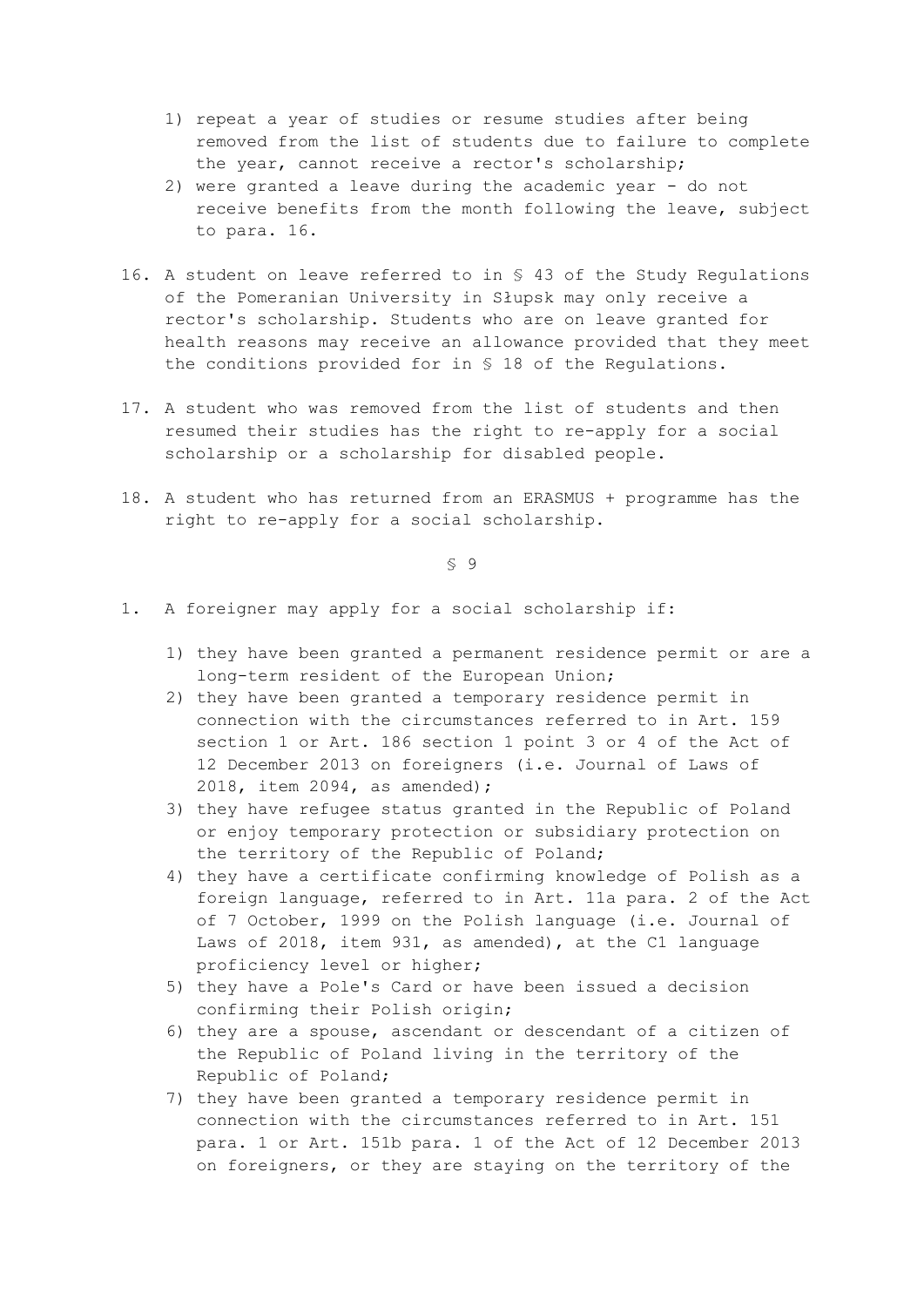Republic of Poland with the use of short-term researcher mobility under the conditions specified in Art. 156b para. 1 of this Act, or they have a national visa for the purpose of research or development work.

2. Family members of the persons referred to in para. 2, are considered to be the persons referred to in article 2 point 4 of the Act of 14 July 2006 on departure from the territory of the Republic of Poland, stay and departure from this territory of citizens of the European Union Member States and their family members (i.e. Journal of Laws of 2017, item 900, as amended).

#### I. SOCIAL SCHOLARSHIP

§ 10

- 1. A social scholarship may be awarded to a student / PhD student who is in a difficult financial situation.
- 2. A social scholarship is awarded upon a documented application of a student / PhD student (the application template is attached as Appendix 1 to these Regulations).
- 3. In particularly justified cases, a full-time student / PhD student may receive an increase in a social scholarship.
- 4. In order to obtain an increase in a social scholarship, the criteria for obtaining a social scholarship referred to in § 10 must be met, due to the fact that an increase of a social scholarship is not a separate scholarship.
- 5. Any increase in a social scholarship is determined in accordance with § 6 section 3.
- 6. A student / PhD student may receive an increase in a social scholarship, in particular due to:
	- 1) death of both parents;
	- 2) death of a parent;

3) living in a student residence or facility other than a student residence, if daily travel from the place of residence to the Pomeranian University in Słupsk would prevent or significantly hinder the student from studying; 4) implementation of a part of the study programme as part of an ERASMUS programme.

7. For each reason for increasing a social scholarship referred to in para. 6, the amount of increase will be determined in accordance with § 6 section 3.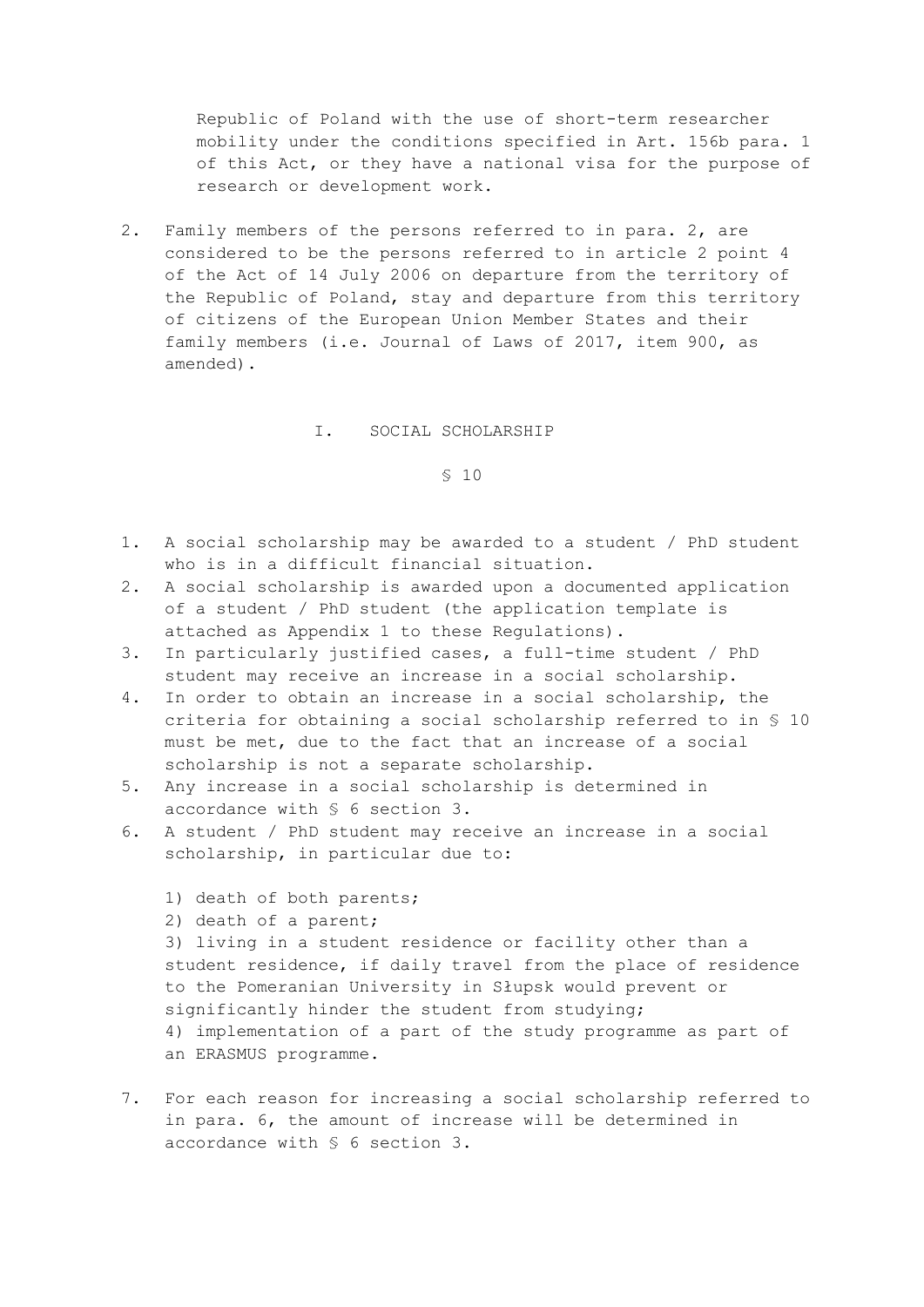- 8. In a situation where a student / PhD student qualifies for an increase in a social scholarship for more than one reason referred to in section 6, they will receive an increase appropriate for the reason for which the highest possible amount of increase is provided, determined pursuant to § 6 para. 3.
- 9. A foreigner residing in a dormitory or facility other than a dormitory, meeting the conditions described in § 9, who does not have a permanent residence in Poland, may also apply for an increase in a social scholarship if – as indicated in the application for a social grant - members of their family (parents, legal / actual guardians or spouse) permanently reside outside Poland.
- 10. A student / PhD student applying for an increase in a social scholarship living in a facility other than a student residence shall attach a copy of the lease / sublet agreement to the application, the compliance with the original of the contract shall be confirmed by an employee of the Student Affairs Office.
- 11. A student / PhD student applying for an increase in a social scholarship living in a dormitory or facility other than a dormitory, shall attach a residence declaration to the application (Appendix 7)
- 12. A student / PhD student applying for an increase in a social scholarship, who has obtained permission to implement part of the study programme as part of a foreign trip (e.g. ERASMUS +), shall attach a copy of the agreement regarding the trip, or other documents, to the application confirming the departure together with a statement of the place of residence during the stay abroad.
- 13. Any increase in a social scholarship is granted for full months of accommodation in a student residence or in a facility other than a dormitory, in accordance with the statement submitted by the student / PhD student or the lease / sublet agreement of the premises - provided that the student has lived in the indicated facility for at least 20 days in a given month.
- 14. A student / PhD student receiving an increase in a social scholarship is obliged to notify the University, within 7 days of the event, under pain of disciplinary liability and reimbursement of benefits received, about any change of residence and submission of new documents constituting the basis for continuing the payment of the benefit granted or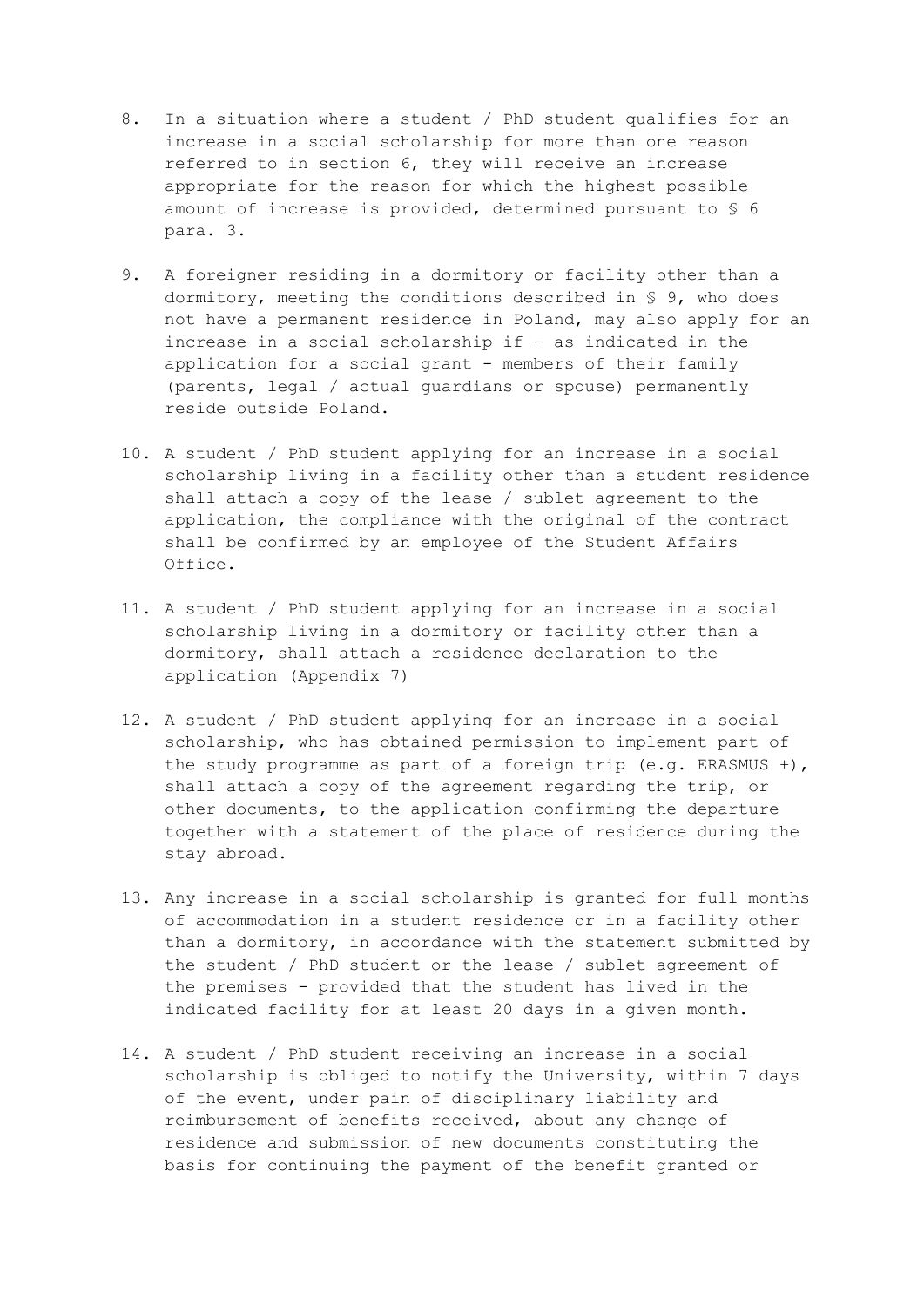about resignation from accommodation in a student residence or a facility other than a student residence. The amount for the entire month shall be reimbursed, the amount being the difference between the increased social grant and the amount of the social grant without said increase, subject to para. 15.

- 15. The Rector may refrain from seeking a refund of the amount referred to in para. 14, provided that the change of the place of residence and the submission of new documents constitute the basis for continuing the payment of the granted benefit, and that the student / PhD student has lived in the facilities listed in the submitted documents for a total of at least 20 days in a given month.
- 16. In the event of a change of the permanent place of residence to a place from which access to the University is possible or does not significantly impede studying, the student / PhD student is obliged to return any benefits received after the date of this change. The amount to be returned is the difference between the increased social grant and the amount of the social grant without said increase, starting from the month following the date of change of residence.

§ 11

- 1. When determining the amount of income which entitles a student / PhD student to apply for a social scholarship, taken into consideration is the income generated by:
	- 1) the student / PhD student;

2) the spouse of the student / PhD student, as well as underage children who are dependent on the student / PhD student or their spouse, children under the age of 26, and if the age of 26 falls in the final year of studies, until their completion, and children with disabilities regardless of age;

3) parents, legal or actual guardians of the student / PhD student and their dependent children, children under the age of 26, and if the age of 26 falls in the final year of studies, until their completion, and children with disabilities regardless of age.

2. The monthly amount of income per person in the family of a student / PhD student who is eligible to apply for a social scholarship is determined on the terms set out in the Act of 28 November 2003 on family benefits (i.e. Journal of Laws of 2018,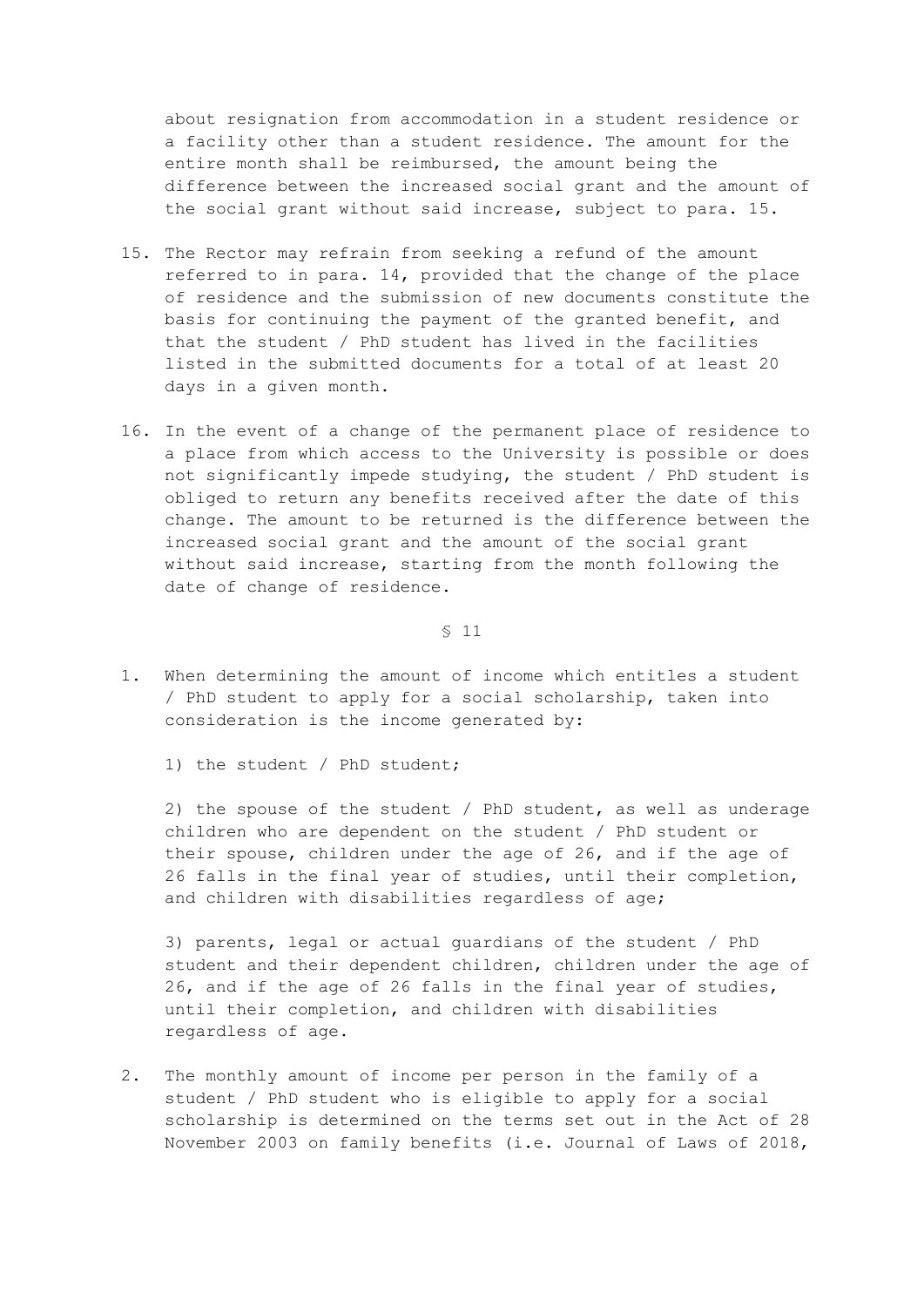item 2220, as amended), taking into account § 13, with the proviso that the income does not include:

1) benefits referred to in Art. 86 section 1, Art. 359 para. 1 and Art. 420 para. 1 of the Act of 20 July, 2018 - Law on Higher Education and Science (Journal of Laws of 2018, item 1668, as amended);

2) scholarships awarded to students / PhD students as part of:

a) the European Union's structural funds;

b) non-recoverable funds from aid granted by European Free Trade Association (EFTA) Member States;

c) international agreements or executive programmes drawn up under these agreements, or international scholarship programmes;

3) scholarships of a social nature awarded by other entities referred to in Art. 21 section 1 point 40b of the Act of 26 July, 1991 on personal income tax (Journal of Laws of 2018, items 1509,1540,1552,1629).

- 1. A student / PhD student who does not share a common household with either of their parents or their legal or actual guardians may apply for a social scholarship without showing the income earned by these persons and their dependent children, children up to the age of 26 who are studying, and if the age of 26 falls in the final year of studies, until their completion, and for children with disabilities, regardless of age, if one of the following conditions is met:
	- 1) is 26 years of age;
	- 2) is married;
	- 3) has children referred to in § 11 section 1 point 3;
	- 4) has reached the age of majority, being in foster care;
	- 4) has a permanent source of income and the average monthly income in the previous tax year and in the current year in the months preceding the month of submitting the declaration referred to in para. 2, is greater than or equal to 1.15 of the sum the amounts specified in Art. 5 section 1 and Art. 6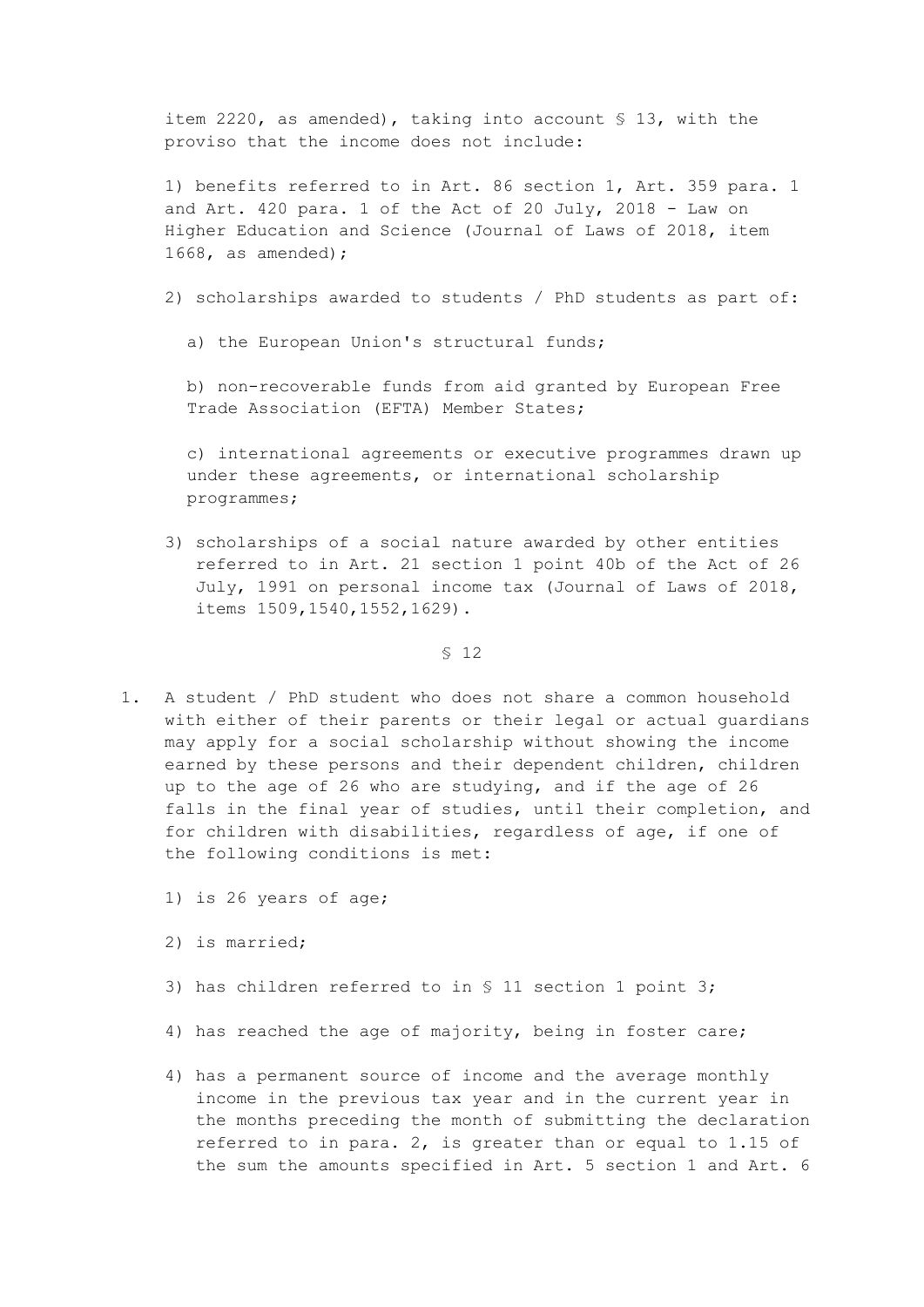section 2 point 3 of the Act of 28 November, 2003, family statements.

2. The student / PhD student, referred to above, shall make a declaration that they do not share a joint household with either of their parents or legal or actual guardians. (Annex 9 to these Regulations).

§ 13

- 1.The Rector may refuse to grant a social scholarship to a student / PhD student whose monthly income per family member does not exceed the amount specified in Art. 8 section 1 point 2 of the Act of 12 March 2004 on social assistance, if there is not attached to the application for a social scholarship a current certificate from the Social Assistance Centre on the income and financial situation of their family.
- 2.The Rector may grant a student / PhD student a social scholarship in the case referred to in para. 1, if the reason(s) for not attaching to the application for a social scholarship a certificate from the Social Assistance Centre on the income and financial situation of the student / PhD student and the student's / PhD student's family were justified and the student / PhD student documents the family's sources of income.
- 3. The Rector may refuse to grant a social scholarship to a student / PhD student if the submitted certificate from the Social Welfare Centre on the income and financial situation of the student and their family shows that they do not meet the criteria referred to in § 6 section 3 point 1.

- 1. By submitting an application for a scholarship referred to in § 10 and § 17, the student / PhD student undertakes to inform the university through the Student Affairs Office within 7 days in the event of (Annex 14 to these Regulations):
	- 1) resignation from accommodation in a student residence or facility other than a student residence;
	- 2) changes in the amount of received income in the current year;
	- 3) changes in the composition of their family;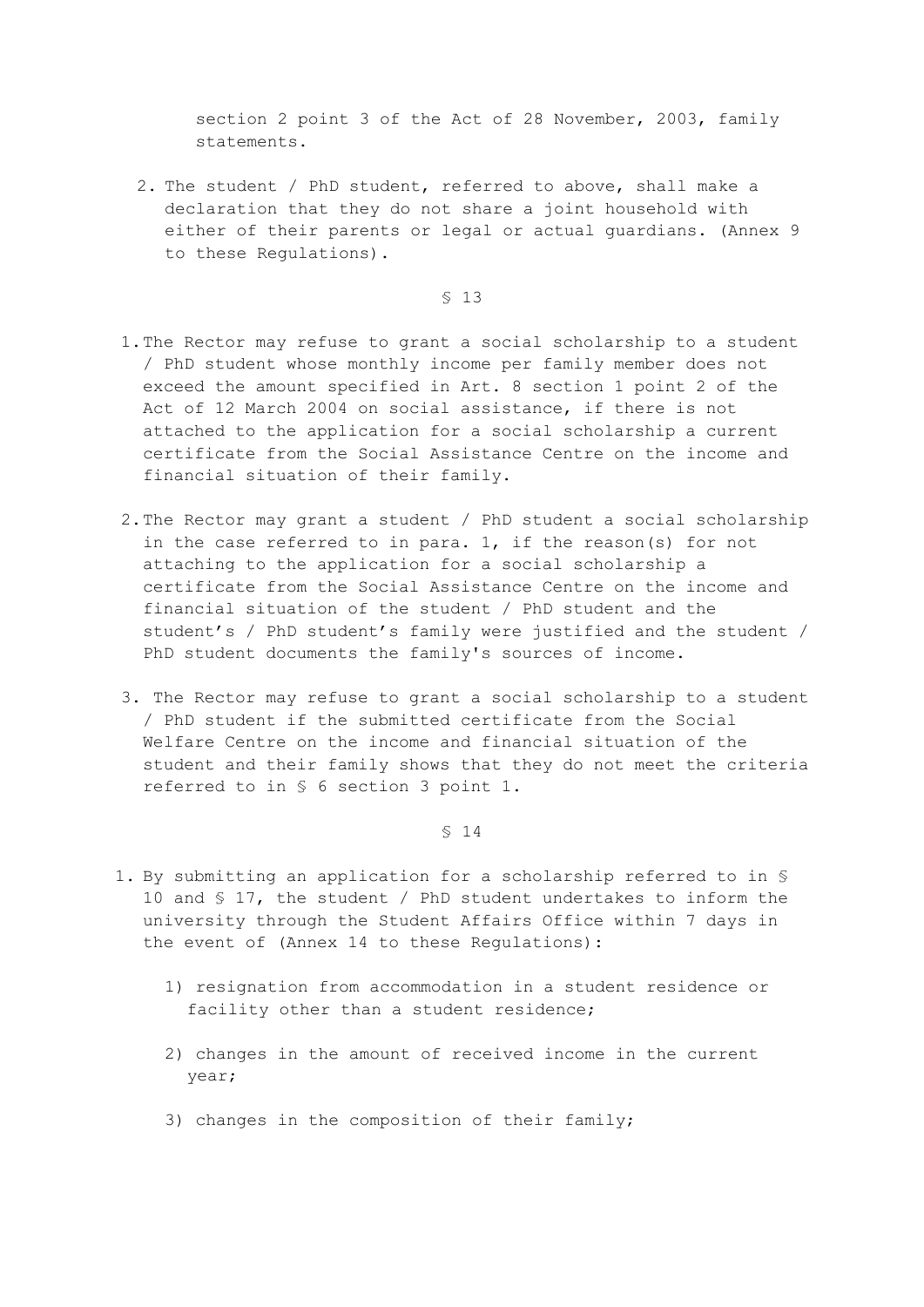- 5) other changes that may affect the law and the amount of the benefit received.
- 2. In the event referred to in para. 1 point 1 a student / PhD student loses the right to receive a social scholarship in an increased amount.

§ 15

A student / PhD student applying for a social scholarship is obliged to submit an **Application for granting the benefit**, which is attached as Appendix 1 to these Regulations, and the following documents:

#### 1. **stating the composition of the family:**

1) full copies of birth certificates, if the father is unknown;

2) an abridged copy of the birth certificate(s) of the child / children or siblings of the applicant (in the event of not attending school);

3) certificates of attending school or higher education institution of the applicant's siblings or children up to the age of 26;

4) certificate of disability or degree of disability of the student / PhD student or family members of the student / PhD student over 18 years of age, unless they are studying and are dependent on the student / PhD student or the family of the student / PhD student;

5) an abridged copy of the marriage certificate (if the student / PhD student marries after the calendar year from which the income is documented, but before the date of submitting the application for financial assistance, (in order to determine the right to a social grant, the spouse's income for that year should be taken into account);

6) a certificate from the police on the disappearance of a family member of the student / PhD student;

7) certificate confirming that a family member of the student / PhD student is in isolation;

8) an abridged copy of the death certificate of a family member;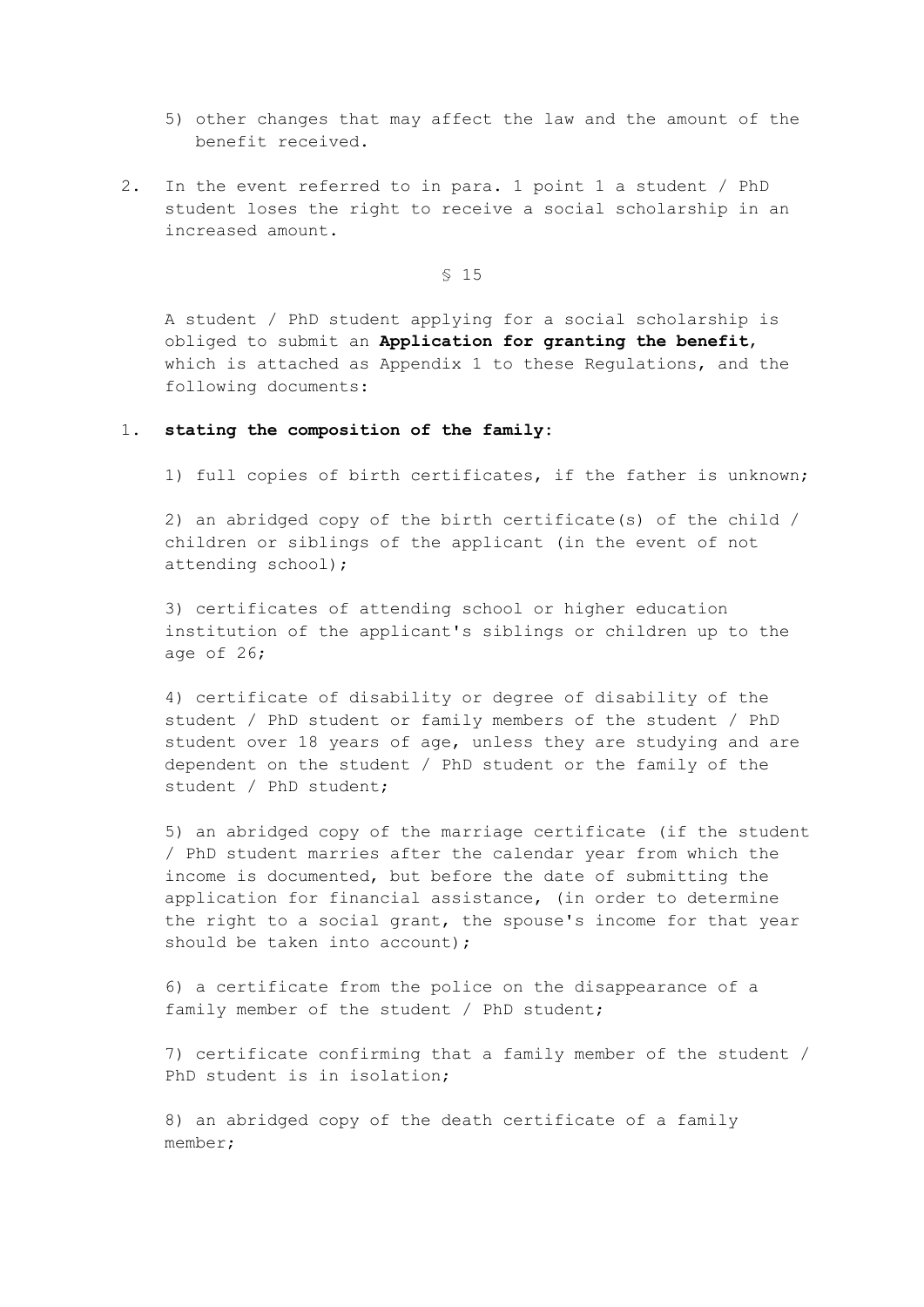9) other documents confirming the composition of the student's / PhD student's family.

# 2. **stating the amount of the student's / PhD student's family income, including, respectively:**

1) certificates from the Tax Office of the student / PhD student and family members of the student / PhD student on income subject to personal income tax on the terms set out in Art. 27, 30b, 30c, Art. 30e and Art. 30f of the Act of 26 July, 1991 on personal income tax (Journal of Laws of 2018, item 200, as amended) for the previous year. Each family member of a student / PhD student who has reached 18 years of age is required to submit a separate certificate of income from the tax office (this also applies to persons who have the right to jointly settle accounts), the template of the certificate is attached as Annex 12 to these Regulations;

2) certificate from the Tax Office of the student / PhD student and family members of the student / PhD student on income from activities subject to taxation pursuant to the provisions on flat-rate income tax on certain revenues earned by natural persons;

3) certificate from the Tax Office of the student / PhD student and family members of the student / PhD student on the amount of tax paid in the form of a tax card;

4) if in the accounting year a student / PhD student or a family member of the student / PhD student did not appear in the records of the Tax Office or did not declare taxable income, the student / PhD student applying for a scholarship or a family member of the student / PhD student must complete a declaration of no income (template the declarations are set out in Annex 8).

5) in the case of determining the taxable income on the basis of the provisions on flat-rate income tax on certain income earned by natural persons in the calendar year preceding the benefit period, the monthly income shall be 1/12 of the income announced annually, by way of an announcement, by the competent minister for family matters in the Official Journal of the Republic of Poland "Monitor Polski" by 1 August each year.

6) statements of the student / PhD student and members of the student's family on income not subject to personal income tax, received in the calendar year preceding the academic year; the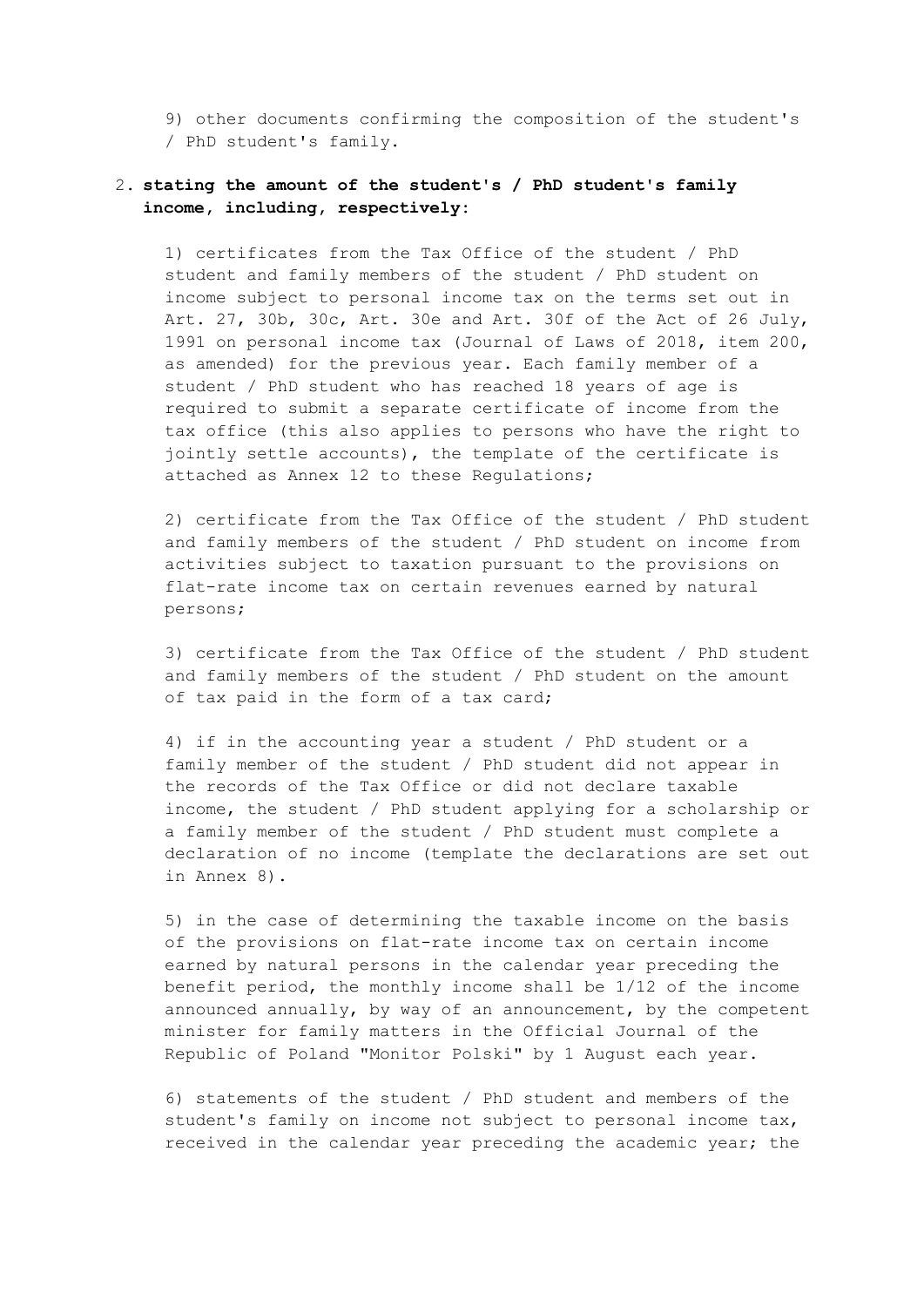template of the declaration is set out in Annex 10 to these Regulations;

7) certificate of the student / PhD student and family members of the student / PhD student containing information on the amount of health insurance contributions paid in the calendar year preceding the academic year. Certificates of health insurance contributions are required from a student / PhD student or family members of a student / PhD student who, in the calendar year preceding the academic year, received income indicated in the tax office certificate, subject to personal income tax under the terms of Art. 27, Art. 30b, Art. 30c, Art. 30e and 30f of the Act of 26 July, 1991 on personal income tax;

8) a certificate of the amount of income of a family member of a student / PhD student or student / PhD student if he / she earned income outside the territory of the Republic of Poland in the calendar year from which the income is determined;

9) a document specifying the amount of income earned by a student / PhD student or a family member of a student / PhD student, in the case of earning income in the calendar year preceding the academic year, also specifying the number of months in which the income was received;

10) a certificate from the Labour Office confirming the fact of being unemployed with or without the right to unemployment benefit in the case of part-time students, unemployed family members of a student / PhD student. Such a certificate is also required in the event of loss of income. Such a certificate must contain information about the amount of unemployment benefit or scholarship and the period of its receipt.

11) work certificate or other document specifying the date of loss of income and the monthly amount of income lost by the student / PhD student or family member of the student / PhD student;

12) employer's certificate covering the period of any parental leave of a family member of a student / PhD student or student / PhD student and the period for which it was granted, and covering periods of employment;

13) decisions on obtaining survivors' pensions, social pensions (non indexed).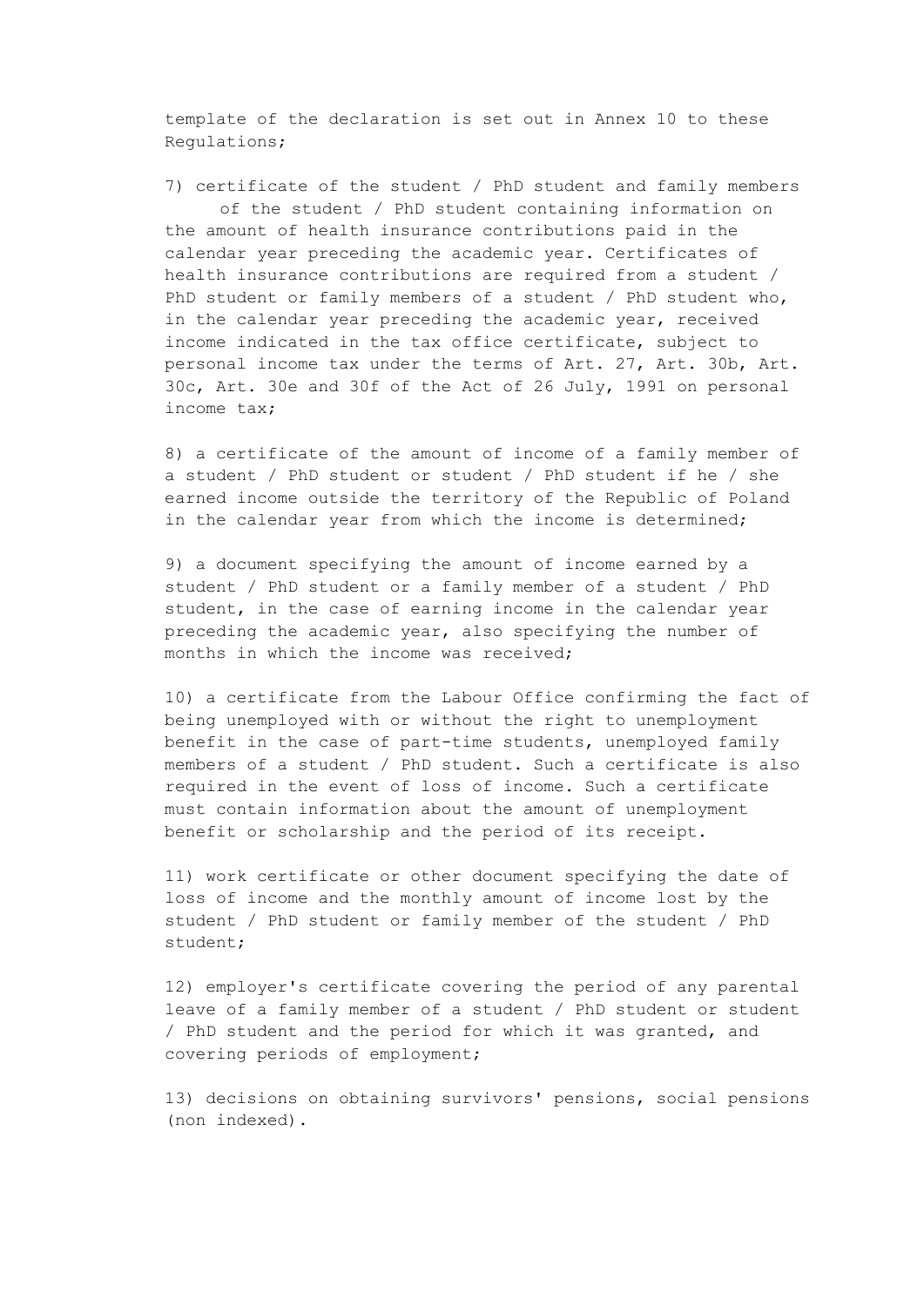# 3. **stating the amount of the student's / PhD student's family income on the basis of adjudicated alimony:**

1) a copy of the enforceable court decision awarding maintenance for persons in the family or outside the family, or a copy of the minutes of the session containing the content of the court settlement, or a copy of a court-approved agreement concluded before a mediator, obliging them to pay maintenance to persons in the family or outside the family;

2) money orders or transfers documenting the amount of maintenance paid, if family members are obliged by a court judgment, court settlement or settlement concluded before a mediator to pay them, to a person from outside the family, in the case of where the entitled person did not receive alimony or received it in an amount lower than that determined in the court judgment, court settlement or settlement concluded before a mediator;

3) a certificate from the authority conducting enforcement proceedings on the total or partial payment of maintenance payments, as well as on the amount of enforced maintenance, or information from a competent court or competent institution authorized to perform such enforcement activities abroad, or failure to undertake such enforcement, in particular due to the lack of a legal basis for taking them or the inability of the entitled person to indicate the place of residence of the maintenance debtor abroad, if the debtor lives abroad;

4) a copy of the final judgment dismissing the action for the establishment of alimony;

5) a court decision obliging one of the parents to bear the total child maintenance costs.

# 4. **stating the amount of the student's / PhD student's family income on the basis of an agricultural holding:**

1) a certificate from a competent commune authority or a payment order which states the size of the farm expressed in actual hectares and conversion hectares of the total area in the calendar year preceding the academic year;

2) a lease contract - in the case where a student  $/$  PhD student or family of a student / PhD student is partially or fully committed to said lease, on the basis of a contract concluded in accordance with the provisions on social welfare insurance of farmers, or lease of a farm in connection with receiving a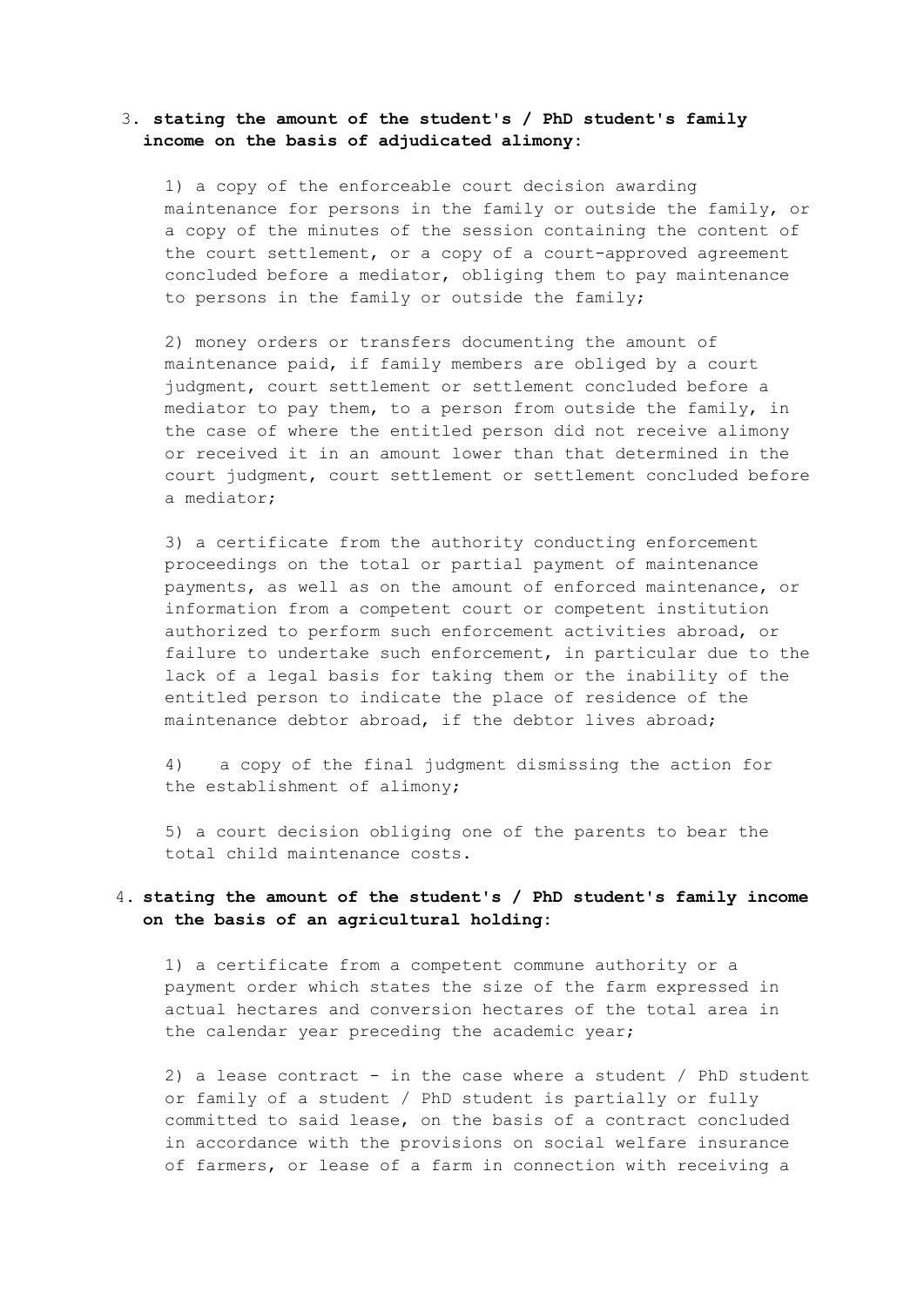pension specified in the provisions on supporting rural development from funds from the Guarantee Section of the European Agricultural Guidance and Guarantee Fund;

3) an agreement concluded in the form of a notarial deed, in the case of bringing an agricultural holding for use by an agricultural production cooperative.

- 5. Other necessary documents to determine the income of the family of a student / PhD student or to certify their family situation.
- 6. A student / PhD student applying for benefits shall submit the necessary original documents or certified copies thereof. Copies of documents necessary to establish the right and payment of benefits may be certified by an employee of the university, a public notary or the institution that issued the document.
- 7. When the circumstances of the case affecting the determination of the entitlement to benefits require confirmation with a document other than those mentioned above, the Rector may request the submission of such a document.
- 8. If a student / PhD student fails to provide the document(s) referred to in para. 6 and 7, the Rector may require a student / PhD student to provide an explanation. Failure to provide an explanation within the prescribed period may result in a refusal to grant the benefit.

§ 16

An agricultural holding and the family income of a student / PhD student:

- 1.An agricultural holding is an area of land classified in the land and building register as agricultural land or as wooded and shrubbery land on agricultural land, with the exception of land used for business activity other than agricultural activity, with a total area of 1 ha, owned or in the possession of a natural person, legal person or organisational unit, including a company without legal personality. In the case of a smaller area of land, the income from an agricultural holding is not determined.
- 2.If the income from running a farm is used to determine the amount of income entitling the student / PhD student to apply for a social scholarship, this income is determined on the basis of agricultural land in conversion hectares owned by the student's / PhD student's family in the calendar year preceding the academic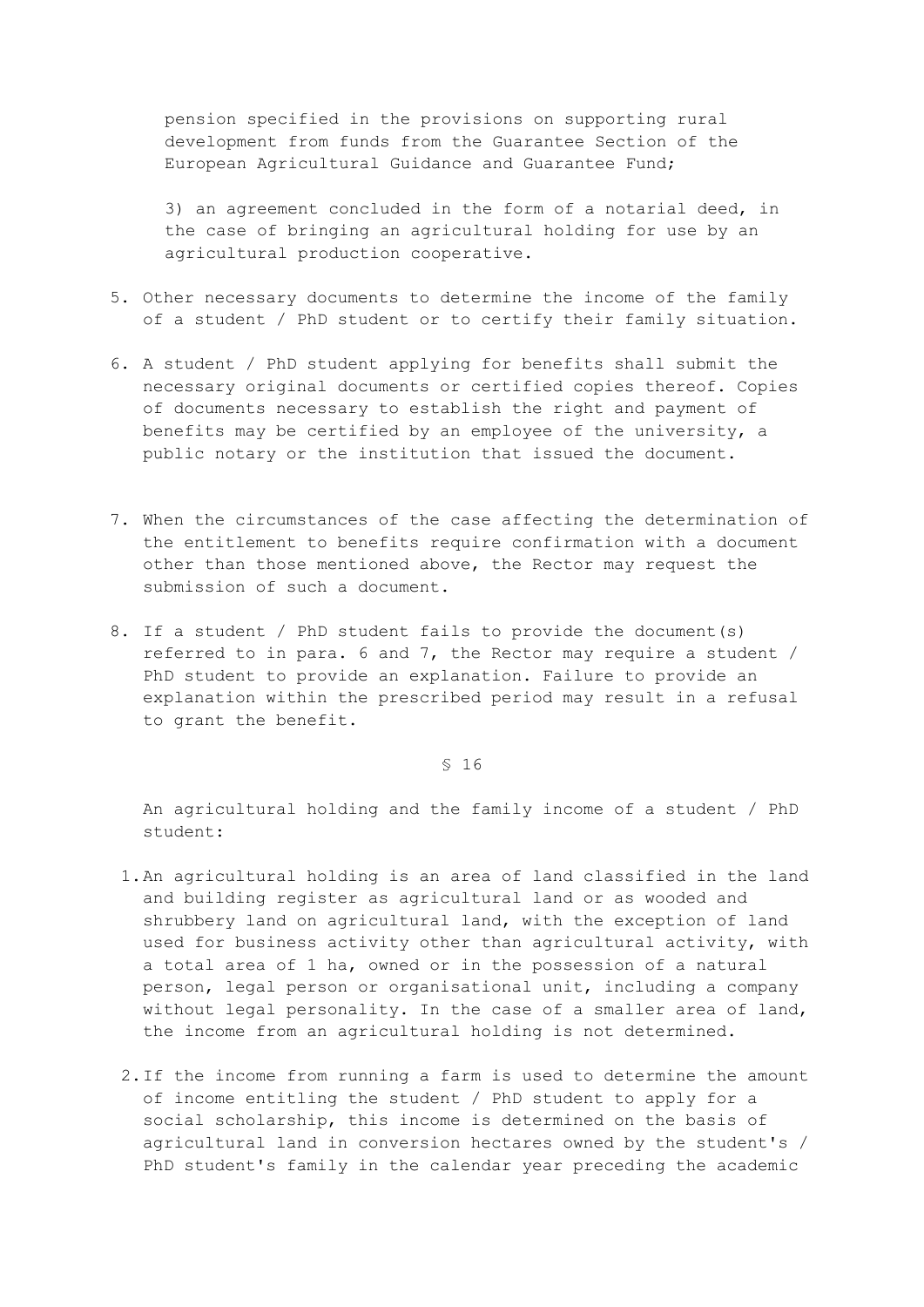year and the amount of the average income from work in individual farms per 1 conversion ha, announced pursuant to Art. 18 of the Act of 15 November, 1984 on agricultural tax (Journal of Laws of 2016, items 617 and 1579, as amended). The amount of this income is announced annually in September by the President of the Central Statistical Office. In the case of receiving income from an agricultural holding and non-agricultural income, these separate incomes are summed together.

### II. SCHOLARSHIP FOR PEOPLE WITH DISABILITIES

- 1. A scholarship for disabled persons may be awarded to a student / PhD student who has a disability certificate, a disability degree certificate or a certificate referred to in Art. 5 and Art. 62 of the Act of 27 August, 1997 on vocational and social rehabilitation and employment of disabled people (Journal of Laws of 2018, items 511,1000 and 1076).
- 2. A student / PhD student applying for a scholarship for disabled persons is obliged to submit an application to the Student Affairs Office within the prescribed period (the template of the application for granting a scholarship for disabled persons is set out in Annex 2 to these Regulations) - together with a copy of the current decision issued by the competent authority, referred to in section 1.
- 3. Depending on the degree of disability, the scholarship rates for people with disabilities vary between three groups:
	- 1) for people with a severe disability certificate;
	- 2) for people with a moderate disability certificate;
	- 3) for people with a mild disability certificate.
- 4. If the validity of the decision referred to in para. 1, ends during the academic year between October and June, the student / PhD student loses the granted right to the scholarship for disabled persons from the month following the month in which the validity of the previous decision expires.
- 5. A student / PhD student is restored the right to a scholarship for the same or a different amount, depending on the degree of disability confirmed in the new current decision, from the month indicated in the decision as the effective date of said ruling.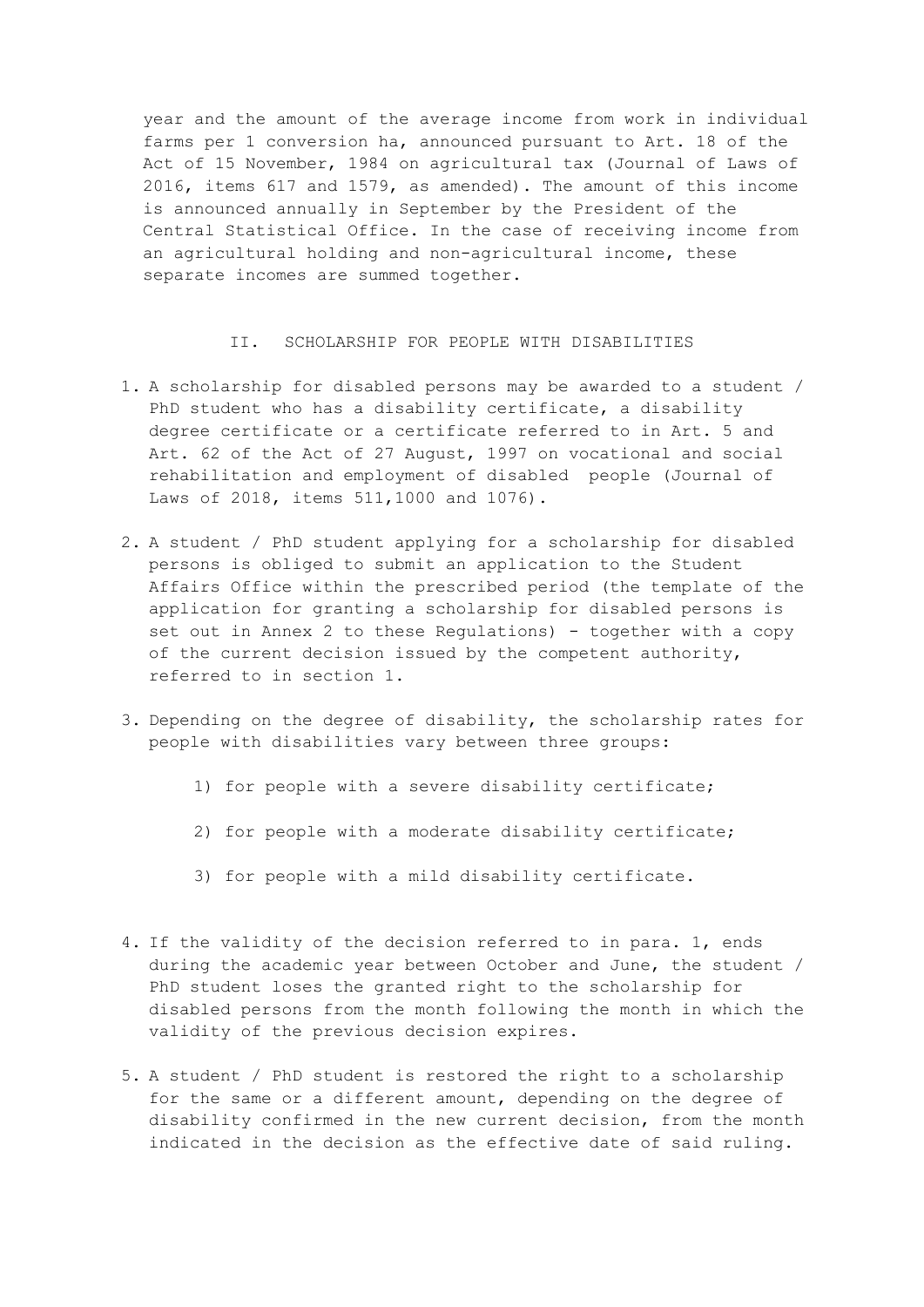- 6. The payment of a scholarship with possible compensation from the month indicated in the new decision as the date of the decision's validity shall be made in the month following the month in which the student /PhD student submitted the decision referred to in section 5 together with the application, which is attached as Annex 14 to these Regulations.
- 7. A student / PhD student is obliged to submit to the Student Affairs Office the decision (copy) referred to in para. 5 along with the application, which is attached as Appendix 14 to these Regulations, immediately after receiving it from the competent authority.
- 8. In the case of any new ruling referred to in para. 5, together with the application, which constitutes Annex 14 to these Regulations, no further reinstatement to the right to a scholarship shall take place in a given academic year referred to in section 1, nor any adjustment referred to in para. 6.
- 9. In the event of expiry of the validity of the certificate of the degree of disability or loss of the degree of disability and redetermination of the degree of disability or degree of disability constituting a continuation of the previous decision, the right to the scholarship is determined from the first day of the month following the month in which the validity of the previous decision expires, if the student / PhD student meets the conditions entitling them to this benefit and has submitted an application for a special scholarship for disabled persons within the three month deadline from the expiry of any previous ruling.

## IV ALLOWANCES

- 1. The grant is in the form of non-returnable financial assistance. It can be awarded to any student / PhD student who finds themselves temporarily in a difficult personal/financial situation.
- 2. The allowance may be granted no more than twice in any academic year.
- 3. The allowance is granted by the Rector upon a documented application of a student / PhD student submitted to the Student Affairs Office (the application form is attached as Annex 3).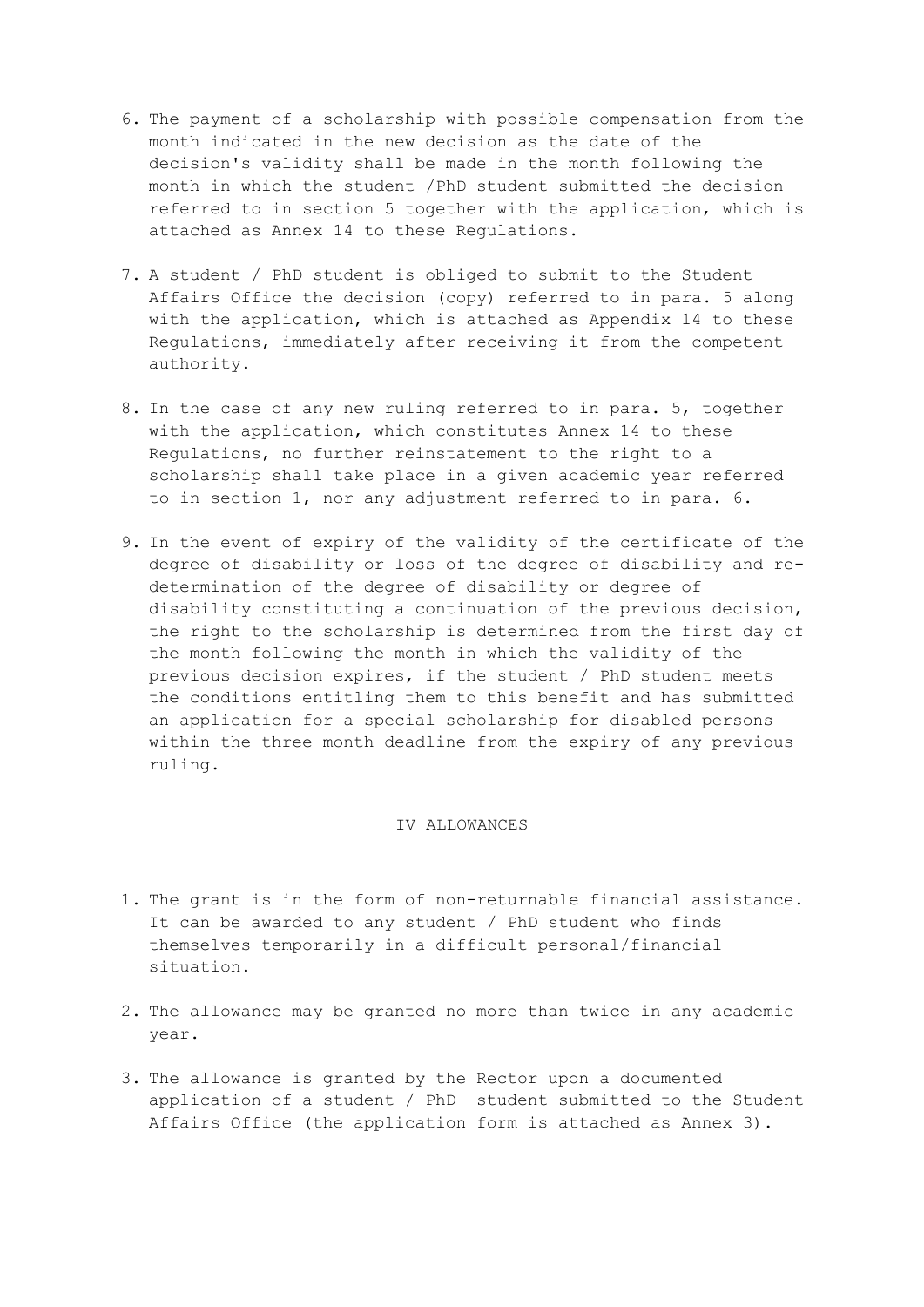- 4. The basis for a student / PhD student to apply for the allowance is to document the difficult personal/financial situation that the student / PhD student and their family finds themselves in.
- 5. The application referred to in section 3, should be submitted to the Student Affairs Office no later than 3 months from the date of the event or occurrence of reason that caused the student / PhD student to temporarily experience a difficult personal/financial situation which qualifies them for the award of the benefit.
- 6. A student / PhD student cannot receive the allowance more than once for the same difficult personal/financial situation.
- 7. The Rector, in exceptional, justified cases, may increase the amount of the allowance, as long as the funds allocated for this purpose have not been used.
- 8. The amount of the allowance is determined individually in each case.

V RECTOR'S SCHOLARSHIP FOR STUDENTS

§ 19

- 1. A rector's scholarship may be awarded to a student who has obtained outstanding results in science, scientific or artistic achievements, or sports achievements in competition at the national level or above.
- 2. A rector's scholarship is awarded to a student admitted to the first year of studies in the year of submitting the secondary school leaving examination, who is:
	- 1) a laureate of an international contest or a laureate or finalist of a central level contest referred to in the regulations of the education system;
	- 2) a medallist in a sports competition for the title of Polish Champion in any given sport referred to in the regulations on sport.

§ 20

1. A rector's scholarship for students is awarded for a semester to no more than 10% of the best students enrolled in a given field of study, both full-time and part-time studies, separately for first and second-cycle students. If the number of students in the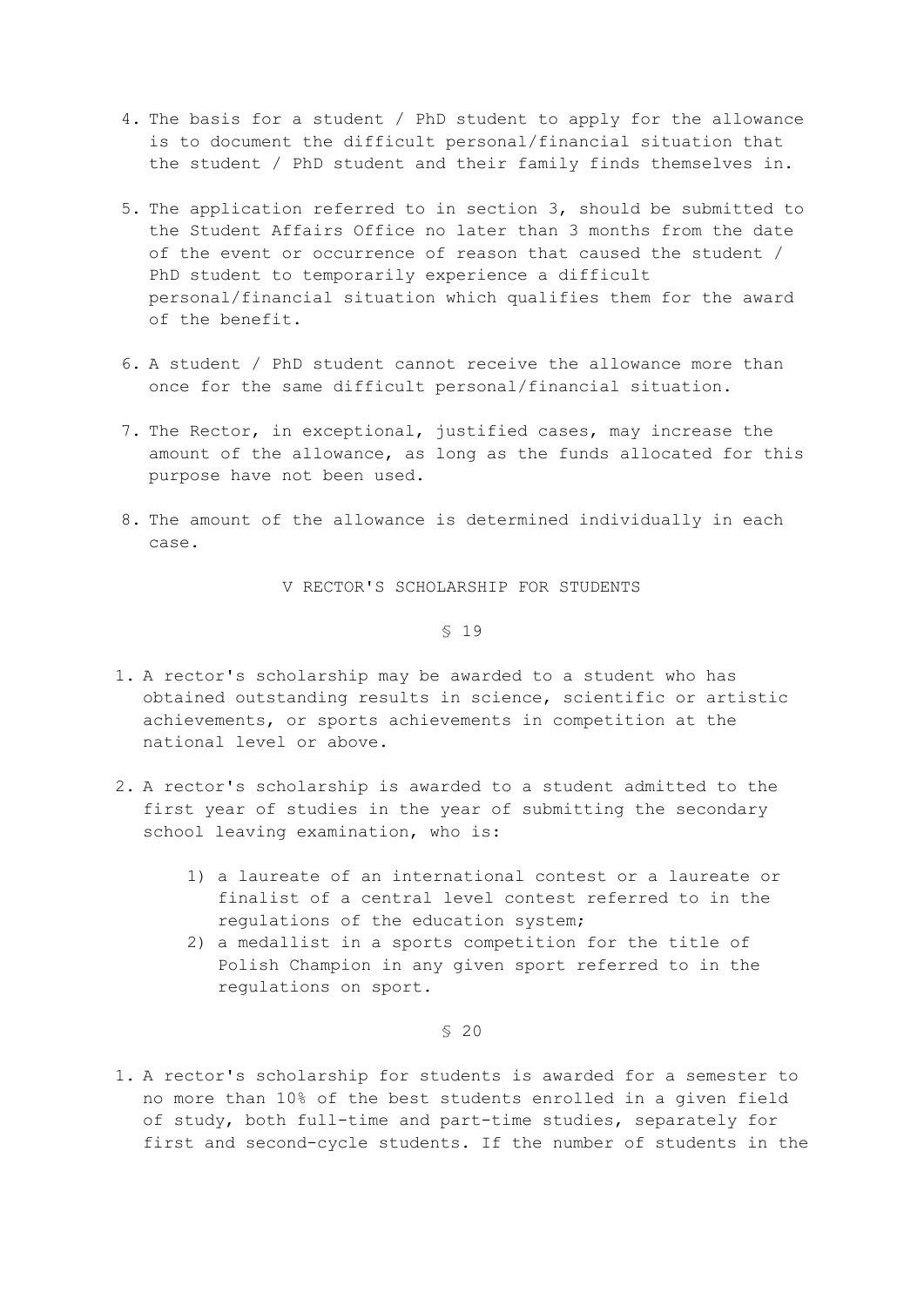field of study is fewer than ten, the rector's scholarship may be awarded to only one student.

2. Students referred to in § 19 item. 2 are not taken into account when determining the number of students receiving a rector's scholarship referred to in para. 1.

- 1. A student may apply for the scholarship referred to in § 19 no earlier than after registering for the third semester.
- 2. A rector's scholarship may also be applied for by a first-year student of second-cycle studies commenced within one year of completing the first-cycle studies, who meets the criteria referred to in § 19, in the last year of first-cycle studies.
- 3. A rector's scholarship is awarded on the student's request submitted within the set organizational deadline pursuant to § 3 item. 4 point 1 in the Student Affairs Office (the application template is provided in Annex 4 to these regulations).
- 4. If a student has obtained achievements that may qualify for more than one criterion - the student may indicate all the criteria that they meet. These achievements will be scored separately.
- 5. A rector's scholarship may be applied for by a student who has completed the previous year of studies in accordance with the Study Regulations and obtained a grade point average for the previous year of study no lower than 4.50, because the University considers this to be an outstanding academic result, subject to para. 4.
- 6. All documents confirming a student's achievements should be in Polish or translated into Polish, except for publications in a foreign language.
- 7. A student who repeats a year of study may not apply for a rector's scholarship for the best students.
- 8. A student who graduated from first-cycle studies at another university must also provide a certificate (Annex 15 to these Regulations) from the university graduated from to Annex  $4$ , confirming the average grade obtained in the last year of the first-cycle studies.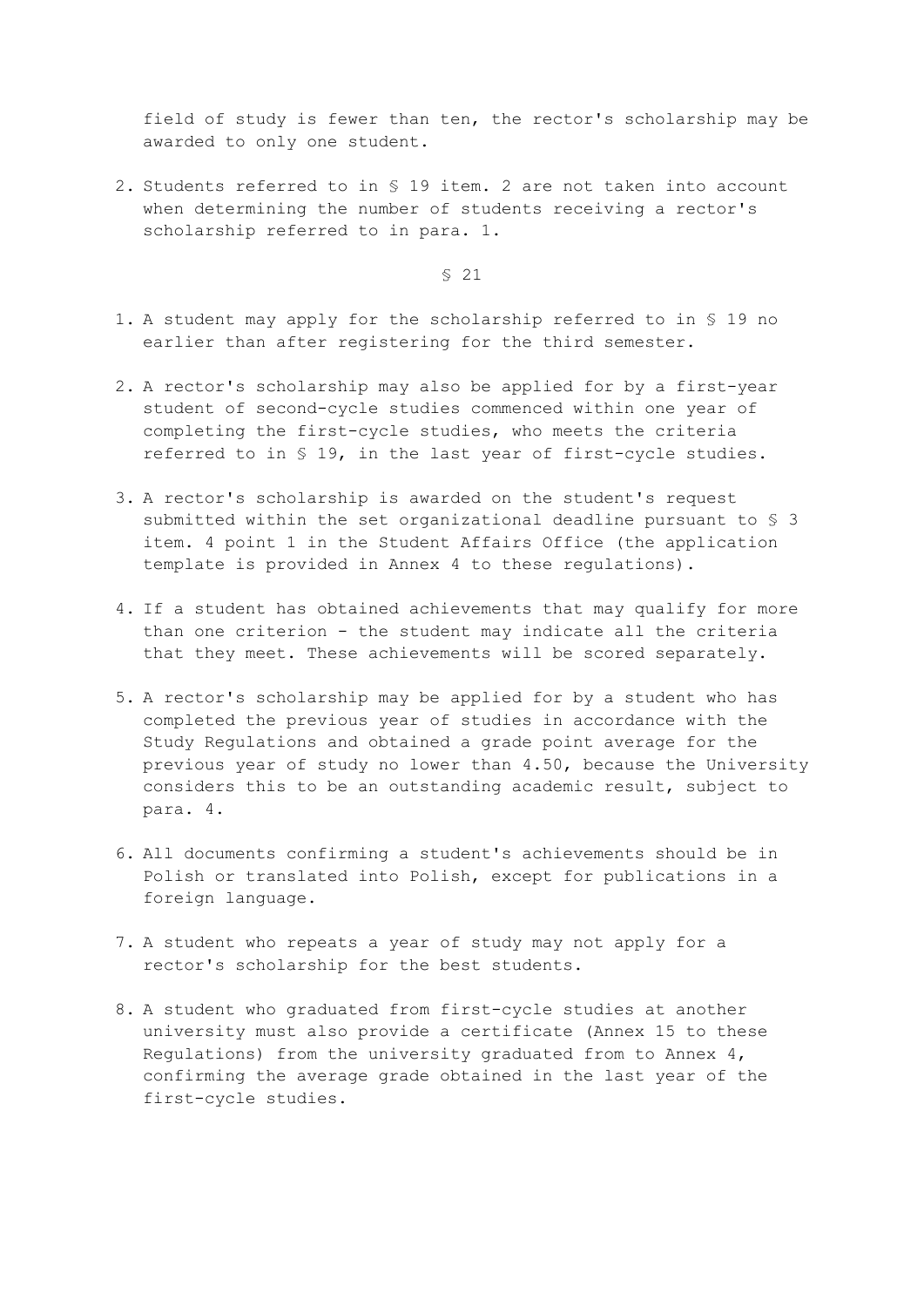- 1. A rector's scholarship is awarded for a semester to a group of no more than 10% of the best students enrolled in a given field of study, including full-time and part-time studies. The members of this 10% group of students are determined on 15 November for the winter semester and on 10 April for the summer semester.
- 2. The scholarship group (total number of students), from which the number of the best students is determined, is determined separately between students of a given field of study for firstcycle and second-cycle studies, not including students on dean's leave.
- 3. A Rector's scholarship is awarded by the Rector on the basis of ranking lists of students who meet the conditions specified in the above paragraphs.
- 4. Any failure to provide a photocopy of the achievements referred to in par. 9,10,11 is considered undocumented and will result in no points being awarded for this achievement.
- 5. Each demonstrated achievement must be on a separate document. Attaching a document with more than one achievement will not be considered.
- 6. In the case of all study years, except for the first year of first-cycle studies and the first year of long-cycle studies, the number of points is the sum of the components  $(1 - 4)$ :

1) - points for the grade average resulting from the multiplication of the average grade obtained by a student in the year of studies immediately preceding the granting of the scholarship by five  $(5.00)$ ;

2) - points for each recognized academic achievement of a student obtained in the year of studies immediately preceding the granting of the scholarship;

3) - points for each recognized sports achievement (in competition at a national level at a minimum) of a student obtained in the year of studies immediately preceding the granting of the scholarship;

4) - points for each recognized artistic achievement of a student.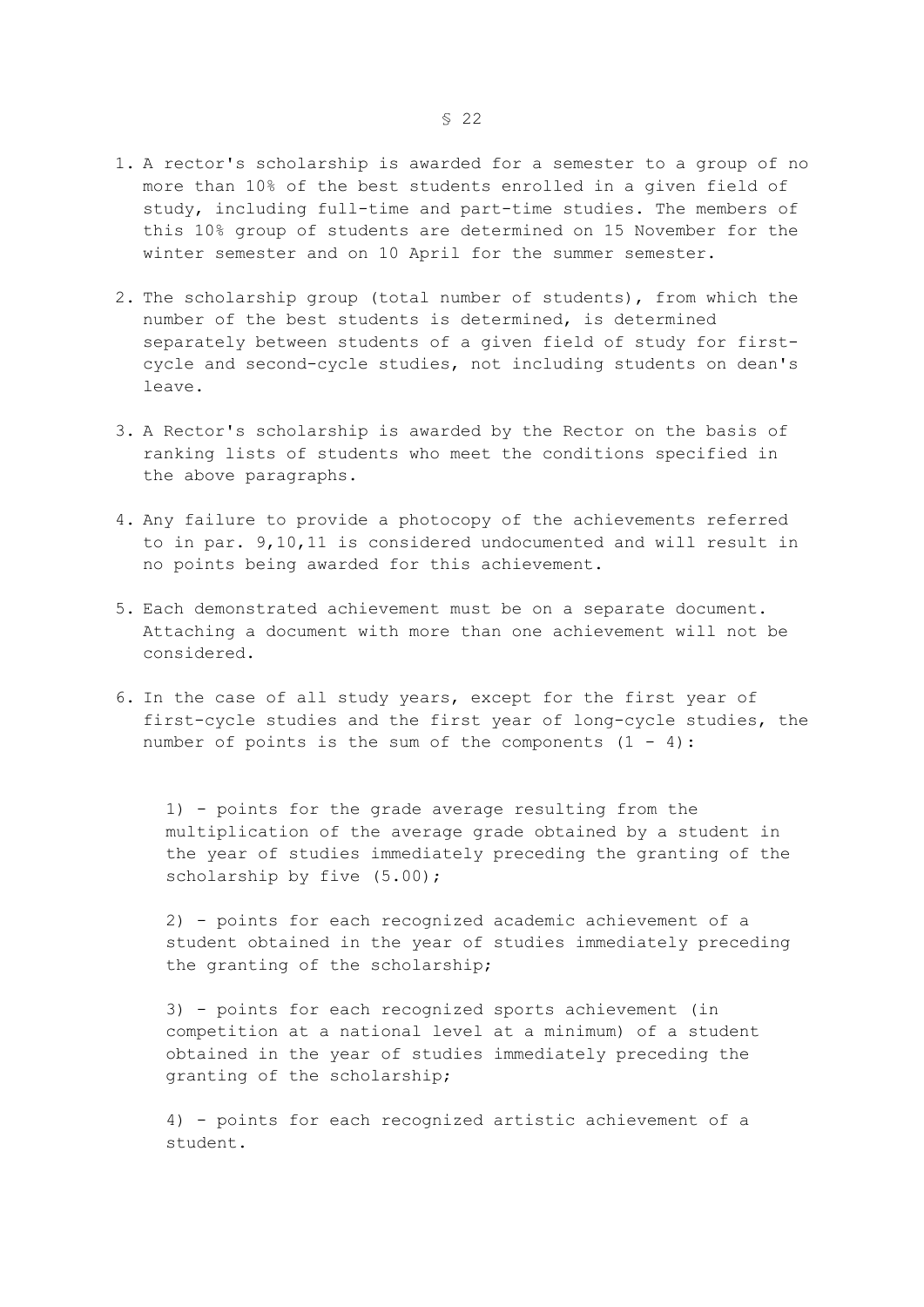- 7. The average grade is calculated to two decimal places, in accordance with the Study Regulations. The entry of the average is made by an employee of the Office for Students and PhD Students.
- 8. When assessing students' applications referred to in § 19 item 1 for granting a rector's scholarship for the points obtained for the average referred to in § 21 section 5, the following achievements that the student obtained in the previous year of study in the field in which they applied for the above-mentioned scholarship are taken into account, with the proviso that a given achievement is scored only once. In the case of presenting the same paper at many conferences, and placing in different publications or exhibiting the same work at different exhibitions or competitions, the highest score should be given.

In the case of co-authorship, the number of points due is divided by the number of authors.

9. Points for documented **scientific achievements** of a student are awarded on a scale of 1 to 5, taking into account the following criteria:

| No.            | Documented scientific achievements of the<br>student 1)                                                                                                                                                                                                                                                                                                                                                                                                                                                                                                                                                                                     | Number of points |
|----------------|---------------------------------------------------------------------------------------------------------------------------------------------------------------------------------------------------------------------------------------------------------------------------------------------------------------------------------------------------------------------------------------------------------------------------------------------------------------------------------------------------------------------------------------------------------------------------------------------------------------------------------------------|------------------|
| $\mathbf{1}$   | Publication outside Poland, publication from<br>the journal list scored by the Ministry of<br>Science and Higher Education. A reviewed<br>publication in a foreign language in a<br>national publishing house, a paper delivered<br>in a foreign language at an international<br>scientific conference taking place in Poland.<br>Active participation in international<br>conferences, symposia, scientific sessions<br>(delivered lecture, poster preparation,<br>multimedia presentation) or publication in<br>post-conference materials. Obtaining a medal<br>place in international scientific<br>competitions, festivals or Olympics. | 5                |
| $\overline{2}$ | Being qualified through elimination to the<br>finals in international scientific<br>competitions, festivals or Olympics.<br>Obtaining a medal place in national<br>scientific competitions, festivals or<br>Olympics. Active participation in nationwide<br>conferences, symposia, scientific sessions<br>(delivered paper, preparation of a poster,<br>multimedia presentation) or publication in<br>post-conference materials. A reviewed<br>publication in Polish in a nationwide journal<br>with an ISSN number, a paper delivered in<br>Polish at a scientific conference in Poland,                                                   | $\overline{4}$   |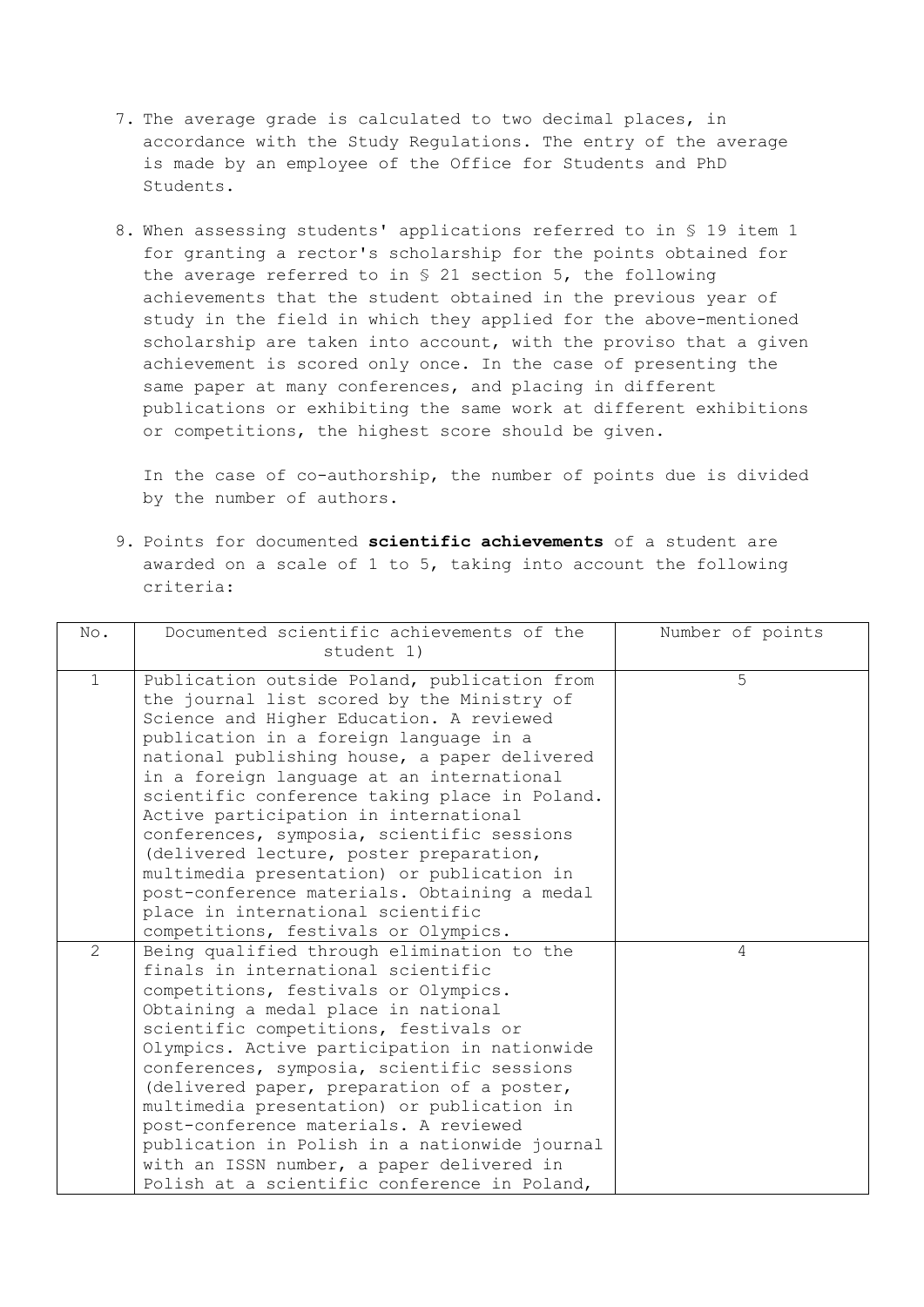|             | participation in a research project or as a<br>grant contractor.                                                                                                                                                                                                                                                                                            |               |
|-------------|-------------------------------------------------------------------------------------------------------------------------------------------------------------------------------------------------------------------------------------------------------------------------------------------------------------------------------------------------------------|---------------|
| 3           | Being qualified through elimination to the<br>finals in nationwide scientific:<br>competitions, festivals or Olympics.<br>Obtaining a medal place in university or<br>local research: competitions, festivals or<br>Olympics. A reviewed publication in a<br>regional publishing house, paper at the<br>Inter-university Student Scientific<br>Association. | 3             |
| 4           | Peer-reviewed publication in a regional<br>publishing house, paper at university-wide<br>Student Scientific Society conference.<br>Being qualified through elimination to<br>university finals of scientific:<br>competitions, festivals or Olympics.                                                                                                       | $\mathcal{L}$ |
| $5^{\circ}$ | Participation in the organization of<br>congress, university: conferences, scientific<br>symposia, exhibitions and other forms of<br>scientific activity (including student<br>clubs), co-editing of university magazines.                                                                                                                                  | $\mathbf{1}$  |

1)Rows 1 to 5 can be summed. Active participation in any abovementioned project must be properly documented, i.e. a personal certificate or certificate with the name and date of the project and the title of the paper delivered, poster or multimedia presentation. All the mentioned publications must be of scientific or popular nature. The publication must be properly documented, i.e. with a certificate from the publishing house that the book, chapter by the student or article was published in print. It can also be a photocopy of the title page of the book, or chapters with the author's name or the first page of the article, and a photocopy of the publisher's footer with the ISBN or ISSN number. Points are not awarded for publications on social networks, blogs, vlogs, etc. and for any type of self-publishing.

10. Points for documented sports achievements (in competition at a national level at a minimum) are awarded on a scale of 1 to 5, taking into account the following criteria:

| No.           | Student's proven sports achievements 1)                         | Number of |
|---------------|-----------------------------------------------------------------|-----------|
|               |                                                                 | points    |
|               | Medal of the Polish Academic Championships in the general       |           |
|               | classification, medal of IO, World Cup, European Championship,  |           |
|               | Universiade, World Cup or European Cup.                         |           |
| $\mathcal{L}$ | Medal of the Polish Championships, Polish Academic              |           |
|               | Championships or representing the country in international      |           |
|               | sports competitions or events (if the rank of these events is   |           |
|               | not lower than the Polish Academic Championships).              |           |
| $\mathcal{E}$ | Having the status of a member of the national team.             |           |
|               | Representing the colours of the Pomeranian University in sports |           |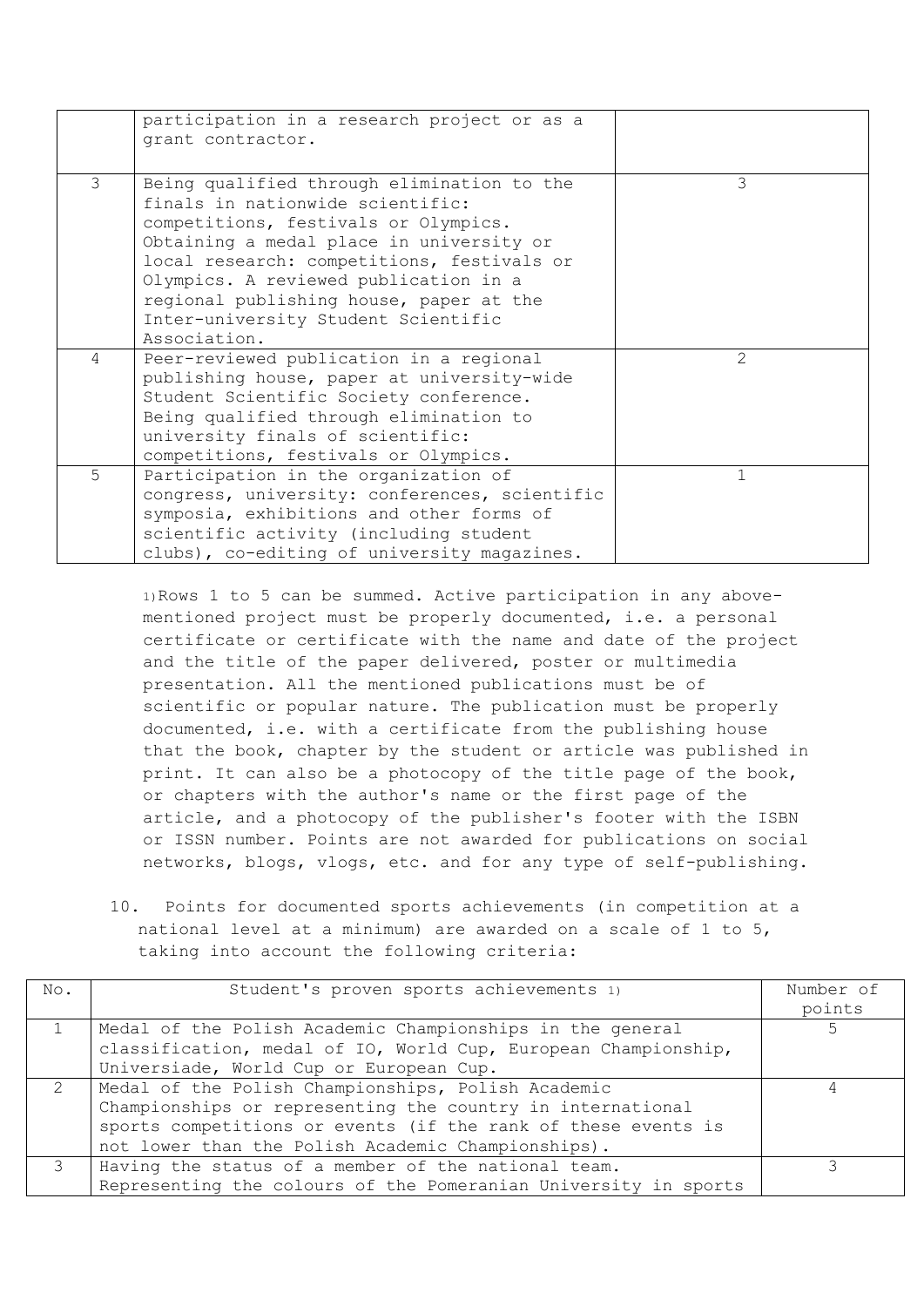|    | union leagues. Being qualified through elimination and<br>competing the final / in the competition of Zone C of the |  |
|----|---------------------------------------------------------------------------------------------------------------------|--|
|    | Academic Championships of Poland.                                                                                   |  |
|    | Taking a medal place in the general qualification of                                                                |  |
|    | universities / in the qualification of a given sports                                                               |  |
|    | discipline in the District Academic League.                                                                         |  |
| Б. | Other sports results (representation of AP Słupsk), recognized                                                      |  |
|    | by the Rector.                                                                                                      |  |

1)Rows 1 to 5 can be summed. Active participation in any abovementioned project must be properly documented, i.e. a personal certificate or certificate with the name and date of the project.

11. Points for documented **artistic achievements** of a student are awarded on a scale of 1 to 5, taking into account the following criteria:

| no.            | Documented artistic achievements of the student 1)                                                                                                                                                                                                                                                                                                                                    | Number of<br>points       |
|----------------|---------------------------------------------------------------------------------------------------------------------------------------------------------------------------------------------------------------------------------------------------------------------------------------------------------------------------------------------------------------------------------------|---------------------------|
| $\overline{1}$ | Documented individual artistic activity within a<br>domestic or foreign range in the fields of: music (concerts),<br>art (individual exhibitions), dance (soloist), literature<br>(authorship, book publishing), theatre (directing); awards or<br>distinctions in national or international competitions organized<br>in the above-mentioned fields.                                 | 5                         |
| 2              | Documented team artistic activity in the fields of:<br>music (participation in musical events), visual arts<br>(exhibitions, collectives), dance (participation in dance<br>events), literature (co-authorship, book publishing), theatre<br>(participation in theatre performances) at home or abroad;<br>awards or distinctions in the above-mentioned fields at home or<br>abroad. | 4                         |
| 3              | Documented individual artistic activity at a local scale in the<br>following fields: music, art, theatre (directing). Publication<br>in local magazines.                                                                                                                                                                                                                              | 3                         |
| 4              | Documented artistic team activity at a local scale in the<br>following fields: music (choir), art, theatre, dance. Team<br>publishing in local magazines and online publishing (no points<br>are awarded for publications on social networks, blogs, vlogs,<br>etc. and for any type of self-publishing).                                                                             | $\mathbf{2}^{\mathsf{I}}$ |
| 5              | Documented participation in workshops and open-air art<br>workshops, literary, music, theatre or dance workshops at<br>amateur level (apart from participation in courses).                                                                                                                                                                                                           | $\mathbf{1}$              |

1)Rows 1 to 5 can be summed. Active participation in any abovementioned project must be properly documented, i.e. a personal certificate or certificate with the name and date of the project and in the form of: posters, catalogues, invitations, book publications, online publications (print screen), along with attached documents confirming the student's achievements, e.g. diplomas for the previous academic year (does not apply to activities within science clubs - such activities are supplemented in accordance with the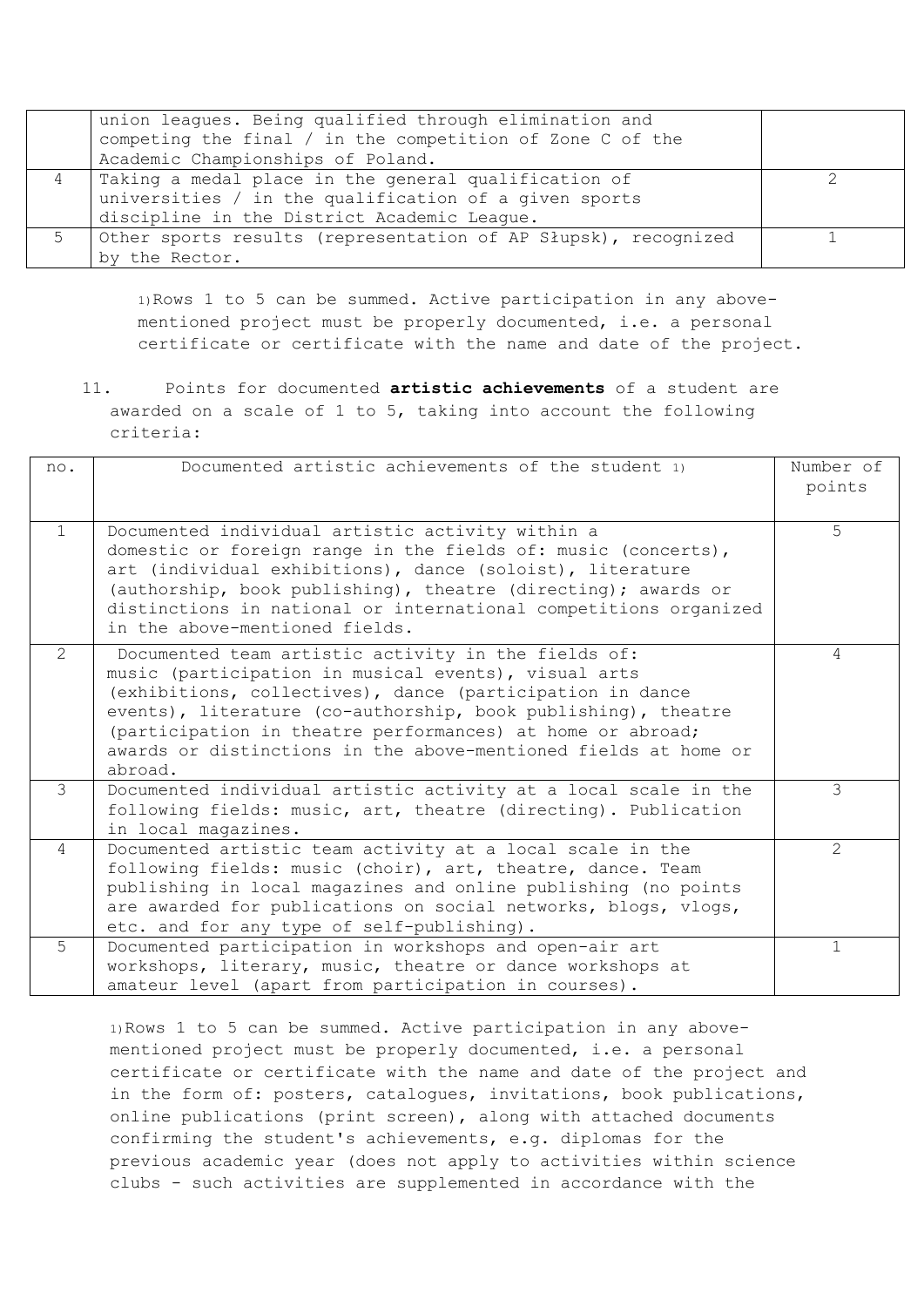table in section 5). Points are not awarded for publications on social networks, blogs, vlogs, etc. and for any type of selfpublishing.

§ 23

1. There are 3 thresholds for the number of Rector's scholarships granted for individual fields of study, according to a decreasing number of points:

> 1st threshold of 20% of students 2nd threshold of 30% of students 3rd threshold of 50% of students

- 2. If, due to having the same number of qualifying points, the number of students eligible for a given threshold is greater than the percentage threshold, the given group is increased accordingly, while proportionally reducing the next group.
- 3. When determining the number of students in individual thresholds, the rounding rule that should be applied when rounding the number of students is as follows: from 0.00 to 0.49 - round down, and from 0.50 to 0.99 round up, keeping 10% of the group scholarship.
- 4. First-year students of the first-cycle studies referred to in § 19 item 2, receive a scholarship in the amount specified in the first threshold.

VI. RECTOR'S SCHOLARSHIP FOR PhD STUDENTS

## § 24

In the period from 1 October, 2019 to 31 December, 2023, the provisions of these Regulations regarding the granting of benefits referred to in § 2 section 1 shall apply *mutatis mutandis* to PhD students who started PhD studies before the 2019/2020 academic year.

- 1. A Rector's scholarship for PhD students is granted for the academic year for a period of 9 months (from October to June).
- 2. A Rector's scholarship for PhD students is awarded by the Rector at the PhD student's request.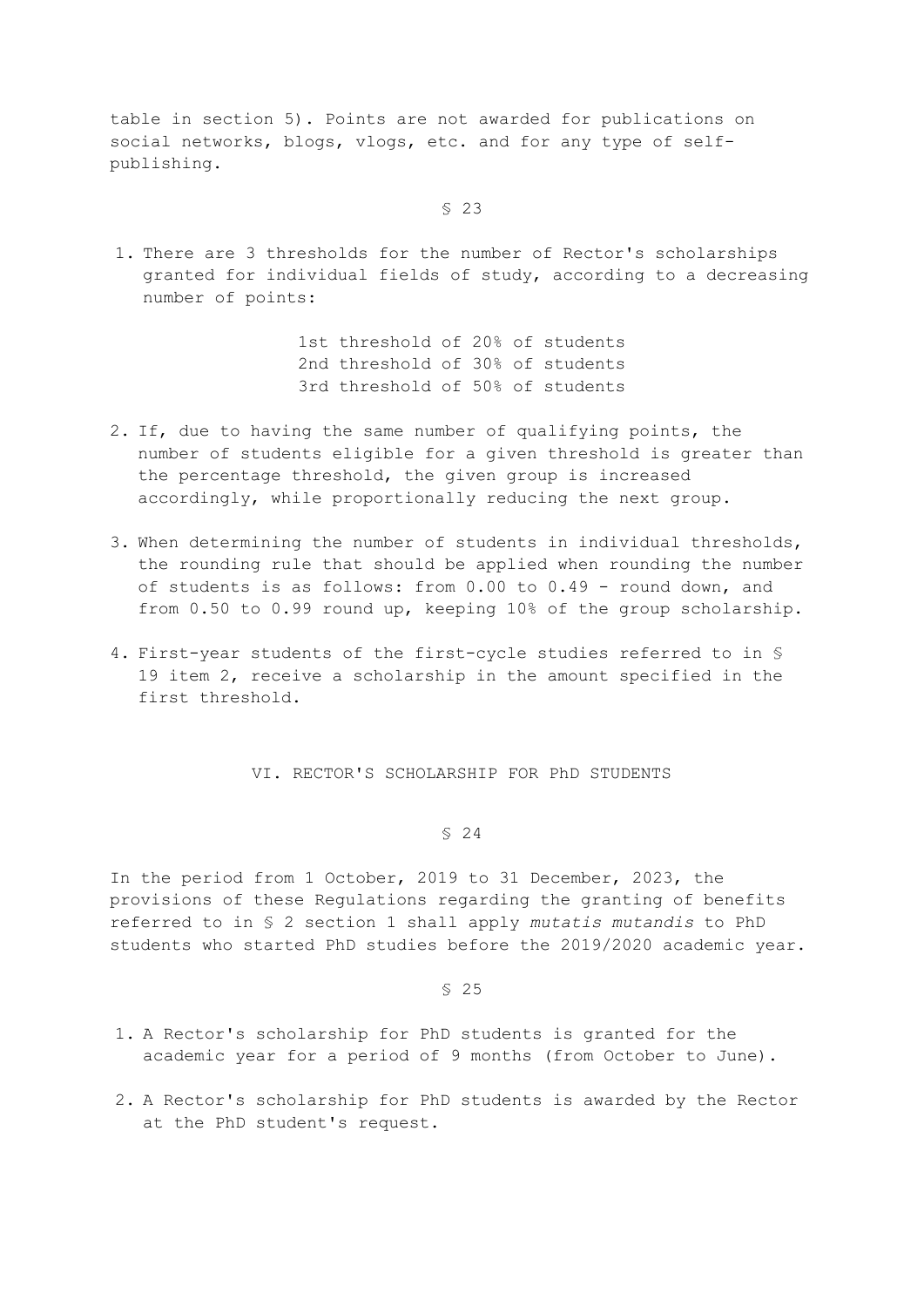3. The amount of a rector's scholarship for PhD students is determined annually by the Rector in consultation with the university body of PhD students' self-government, depending on the financial capacity of the university, and shall be announced by the Rector's Ordinance by 30 October.

§ 26

- 1. A rector's scholarship for PhD students may be awarded to a PhD student who started their PhD studies before the 2019/2020 academic year and who, in the academic year preceding the granting of the scholarship, meets the following conditions jointly:
	- 1) obtained very good or good results in examinations included in the PhD study programme;

2) demonstrated progress in scientific work and preparation of a PhD dissertation;

3) showed particular commitment to didactic work, research, teaching and artistic activities.

- 2.A Rector's scholarship for PhD students is awarded by the Rector. PhD students referred to in para. 1, should submit a complete application for a rector's scholarship for PhD students in the Student Affairs Office within the prescribed period (the application template is provided in Annex 5 to these Regulations).
- 3.A rector's scholarship for PhD students is awarded on the basis of ranking lists created for each field of study. Only those PhD students who have applied for a rector's scholarship for PhD students are taken into account. **The scholarship may not be awarded to a PhD student who has received fewer than 20 points in total**, on the basis of the criteria referred to in section 6.
- 4.A scholarship may be awarded to 20% of the total number of PhD students in a given field of study, determined as of 30 October of the academic year for which a rector's scholarship for PhD students is granted. The result is rounded up to an integer if necessary.
- 5.In the case of 2nd year PhD students and older, the sum of the points determining the position of a PhD student on the list is as follows:

1) points for the grade point average for the previous academic year in a 1:1 ratio. The maximum possible number of points is 5;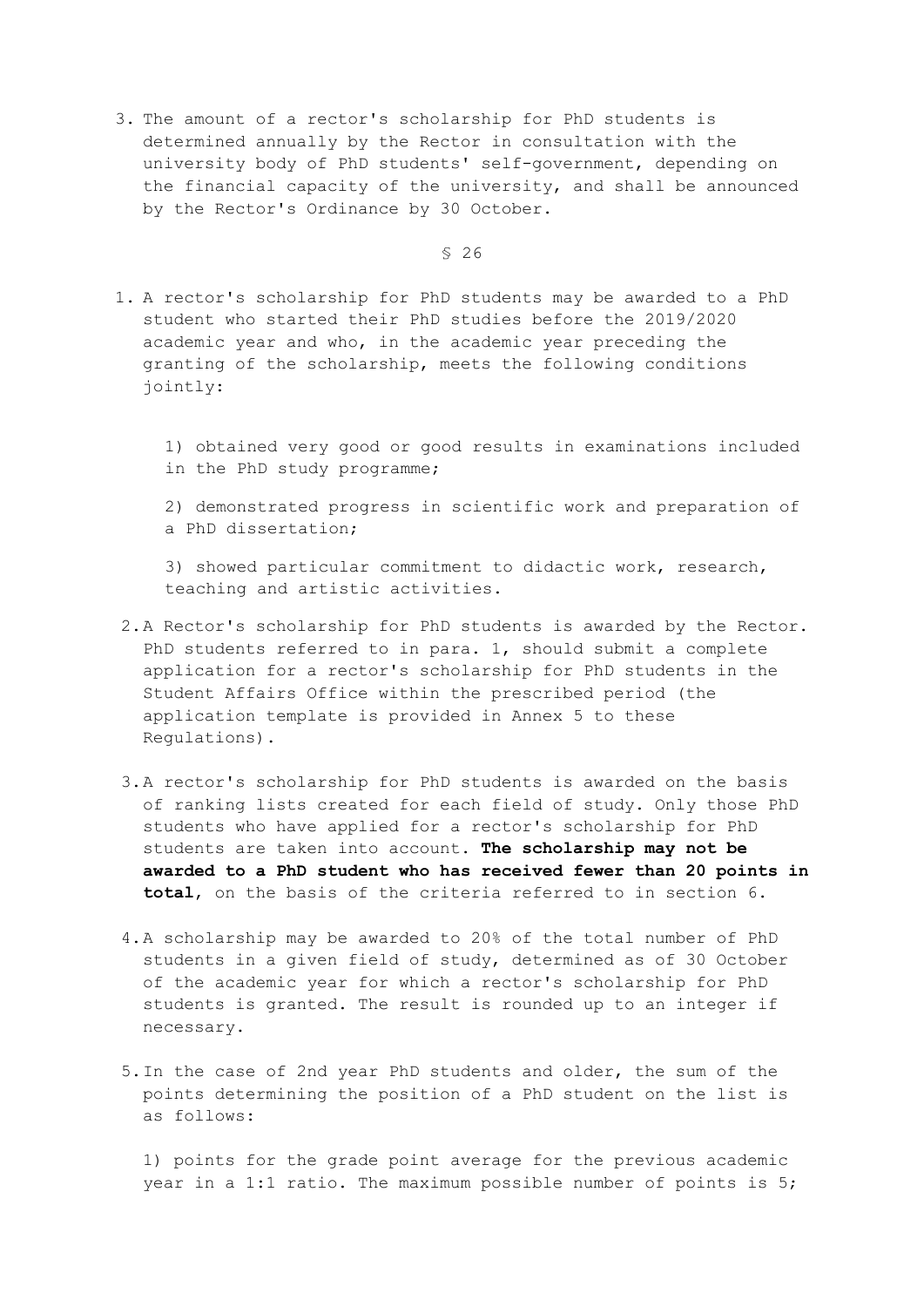2) points for progress in scientific work and preparation of a PhD dissertation - scale of 0 to 5, awarded on the basis of a written opinion of the supervisor / tutor;

3) beginning a PhD dissertation by 30 September of the previous academic year at the latest - 5 points;

4) points for special commitment to teaching, research, teaching and artistic activities. Points are awarded on a scale of 1 to 5, taking into account the following scoring principles:

| No.             | the basis for awarding points                                | Number of             |
|-----------------|--------------------------------------------------------------|-----------------------|
|                 |                                                              | points                |
|                 |                                                              |                       |
| $\mathbf{1}$    | Publication in a scored scientific journal                   | $5 + points$          |
|                 | (the number of points awarded to the periodical from the     | awarded to            |
|                 | year in which the article was published is taken into        | the                   |
|                 | account), the following are considered for publication:      | periodical            |
|                 | article, review, report.                                     |                       |
| $\overline{2}$  | Publication in a reviewed academic collective work.          | $\overline{4}$        |
|                 | Publication in a peer-reviewed scientific monograph.         |                       |
| 3               | Publication of an article in a non-scored scientific         | $\overline{2}$        |
|                 | iournal.                                                     |                       |
| 4               | Publication of an article in a popular science journal       | $\mathbf{1}$          |
|                 | (minimum 5,000 characters).                                  |                       |
| 5               | Active participation in an international scientific          | 5                     |
|                 | conference.                                                  |                       |
| 6               | Active participation in a national scientific conference.    | 4                     |
| $7\overline{ }$ | Participation with the PhD student's paper at a PhD student  | $\mathcal{E}$         |
|                 | conference.                                                  |                       |
| 8               | Participation in a national artistic event (exhibition,      | $\mathcal{S}$         |
|                 | action, performance, event, curator of an exhibition, etc.), |                       |
|                 | hereinafter referred to as an exhibition.                    |                       |
| 9               | Lectures, meetings with authors and lectures at schools      | $\overline{2}$        |
|                 | and educational and social institutions.                     |                       |
| 10              | Involvement in conducting classes at the Pomeranian          | $\overline{2}$        |
|                 | University in Słupsk                                         |                       |
| 11              | Activities for the Pomeranian University, i.e. the           | $\mathbf{2}^{\prime}$ |
|                 | organization of conferences, meetings, public events, etc.   |                       |
|                 | under the name of the Pomeranian University.                 |                       |
| 12 <sup>°</sup> | Obtaining external research funding from non-Pomeranian      | 5                     |
|                 | University funds.                                            |                       |
| 13              | Other popular science, didactic and artistic achievements.   | $\mathbf{1}$          |
| 14              | Performing a function in the PhD Students' Self-government   | $\mathbf{1}$          |
|                 | defined by the status or requlations.                        |                       |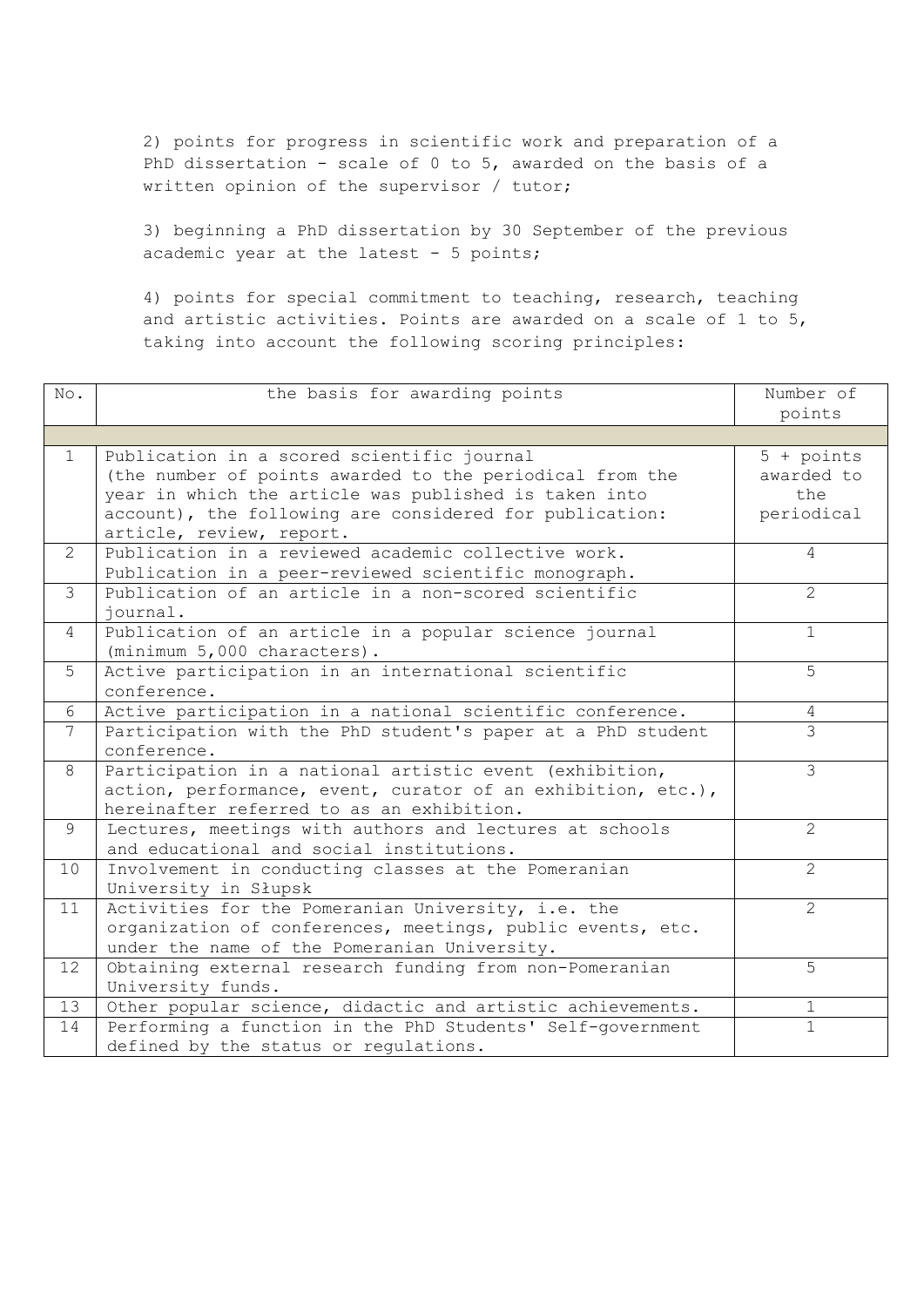Note:

*1) Publications from the previous academic year that were not included in the settlement of the application for the scholarship for the best PhD students in previous years are taken into account.*

*2) From the previous academic year, active participation means presentation of work at a conference or independent presentation of a paper. A maximum of three presentations and three posters will be awarded. The above-mentioned presentations or posters cannot be included in the study programme. Participation is confirmed on the basis of the attached certificate / certificate issued by the organizer containing the form of presentation (poster, oral presentation, paper). The application should also include the conference programme, the title page with the table of contents from the book of abstracts. The PhD student's activity must be documented with a personal certificate or certificate (the PhD student should be mentioned by name and surname).*

*3) From the previous academic year, each grant or patent mentioned in the application for a rector's scholarship for PhD students may be considered only once.*

6. With the application for a rector's scholarship for PhD students, PhD students should attach documents confirming their progress in scientific work and preparation of a PhD dissertation, as well as involvement in didactic work.

7.Only achievements obtained (realized) during the academic year preceding the granting of a rector's scholarship for PhD students, i.e. in the period from 1 October to 30 September, are subject to evaluation.

8. Articles published or accepted for publication, certified by the publishing house, will be taken into account for the evaluation of the publication progress.

§ 27

1. There are 3 thresholds for the amount of a Rector's scholarship granted for individual years of PhD studies and disciplines, according to a decreasing number of points:

> 1st threshold of 10% of PhD students 2nd threshold of 30% of PhD students 3rd threshold of 60% of PhD students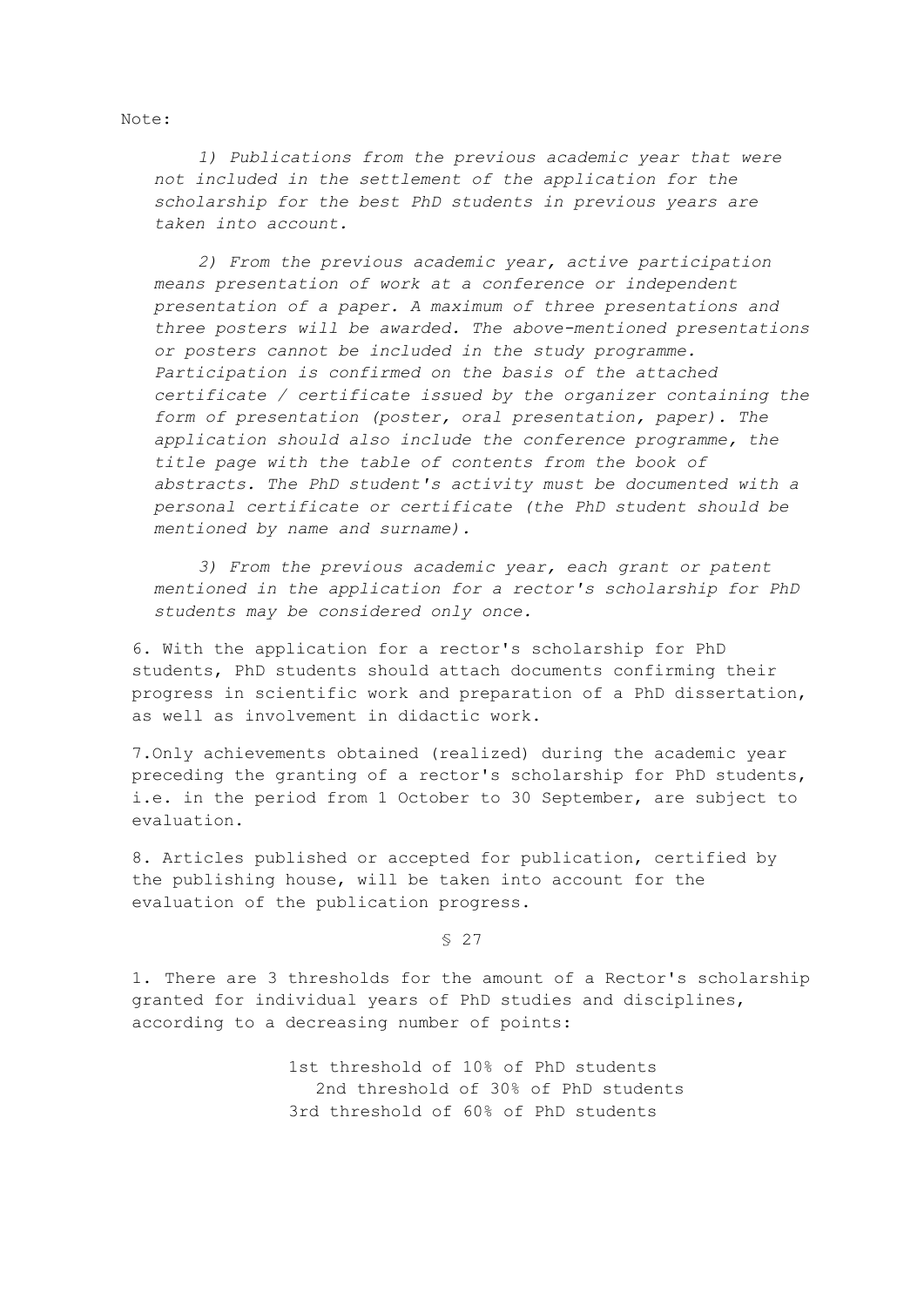2. When determining the number of PhD students within a given threshold, the principle of rounding up should be followed, starting from the first threshold.

#### VII MODE FOR ISSUING DECISIONS

§ 28

1. The benefits referred to in § 2 section 1 items 1-4 are granted by the Rector at the request of the student / PhD student.

2. A student / PhD student may appeal against the Rector's decision regarding a social scholarship, a scholarship for the disabled, a Rector's scholarship or an allowance, submitted within 14 days from the date of receipt of the decision. The appeal is submitted to the Student Affairs Office.

3. An appeal submitted after the deadline has no legal effect.

VIII TRANSITIONAL AND FINAL PROVISIONS

- 1. In matters not covered by the provisions of these Regulations, the provisions of the Act of 20 July, 2018 - Law on Higher Education and Science (Journal of Laws of 2018, item 1668, as amended), and the provisions of the Act of 14 June, 1960 - Code of Administrative Procedure (i.e. Journal of Laws of 2017, item 935, as amended) are applied.
- 2. The Rector shall approve the necessary forms, not included in the attachments to these Regulations, and templates of forms related to students and PhD students applying for the benefits referred to in § 2.
- 3. These Regulations come into force on 01/10/2021.
- 4. Regulations of benefits for students and PhD students of the Pomeranian University in Słupsk, introduced by Rector's Order R.021.112.20 of 02/09/2020, Order No. R.021.118.20 of the Rector of the Pomeranian University in Słupsk of 11/09/2020 and Order No. R.21.137.20 of the Rector of the Pomeranian University in Słupsk on 08 October 2020 shall expire on the date these Regulations enter into force.